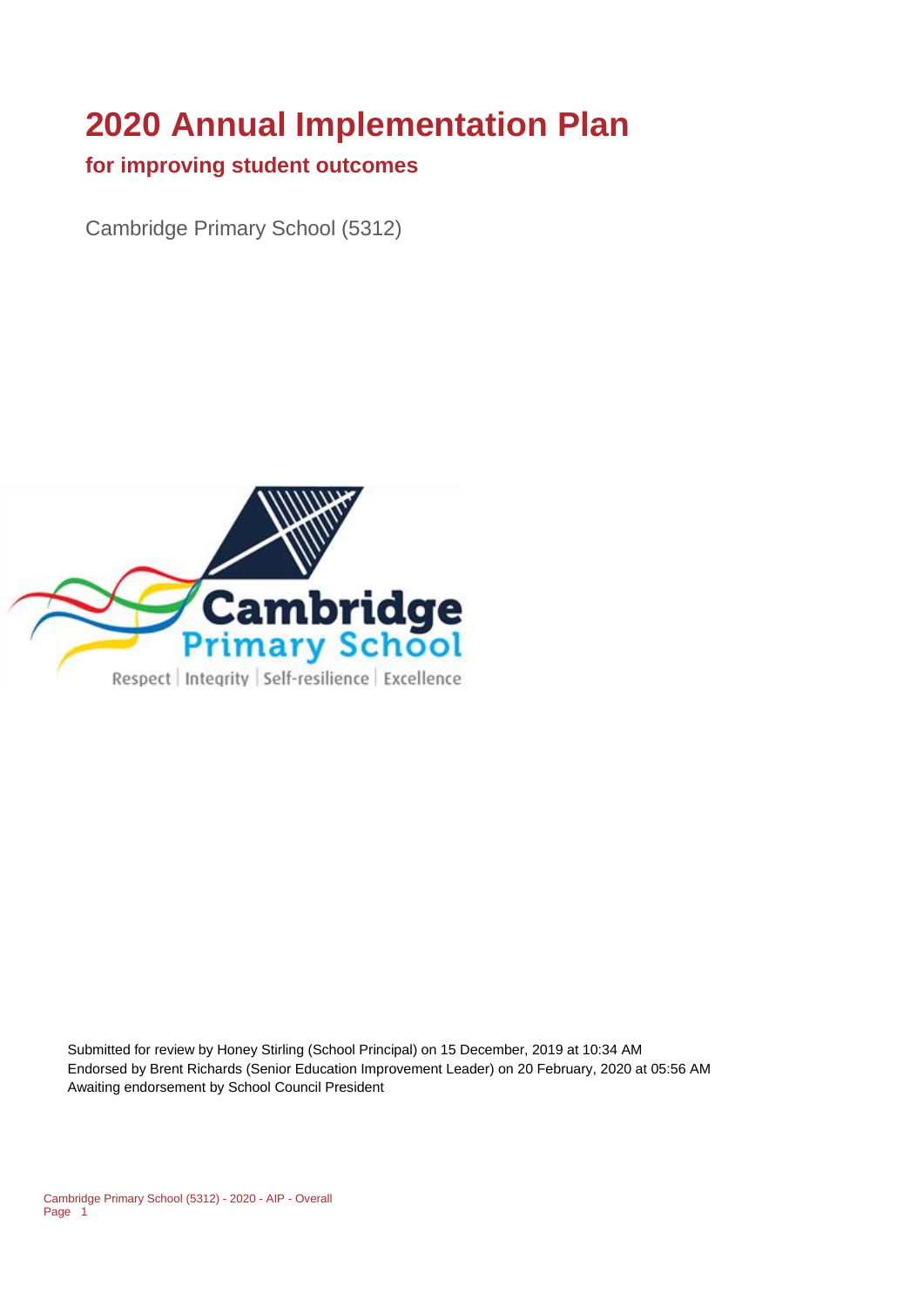# **Self-evaluation Summary - 2020**

|                                                                            | <b>FISO Improvement Model Dimensions</b><br>The 6 High-impact Improvement Initiatives are highlighted below in red. | <b>Self-evaluation Level</b>            |
|----------------------------------------------------------------------------|---------------------------------------------------------------------------------------------------------------------|-----------------------------------------|
| bure<br>and<br>ဗီ<br>ing ai<br>ming<br><b>G</b><br>learn<br>Excel<br>teach | Building practice excellence                                                                                        | Evolving moving towards Embedding       |
|                                                                            | Curriculum planning and assessment                                                                                  | Evolving moving towards Embedding       |
|                                                                            | Evidence-based high-impact teaching strategies                                                                      | Emerging                                |
|                                                                            | Evaluating impact on learning                                                                                       | <b>Emerging moving towards Evolving</b> |

|                            | Building leadership teams           | <b>Emerging moving towards Evolving</b> |
|----------------------------|-------------------------------------|-----------------------------------------|
|                            | Instructional and shared leadership | Evolving moving towards Embedding       |
| Professional<br>leadership | Strategic resource management       | Embedding                               |
|                            | Vision, values and culture          | Evolving                                |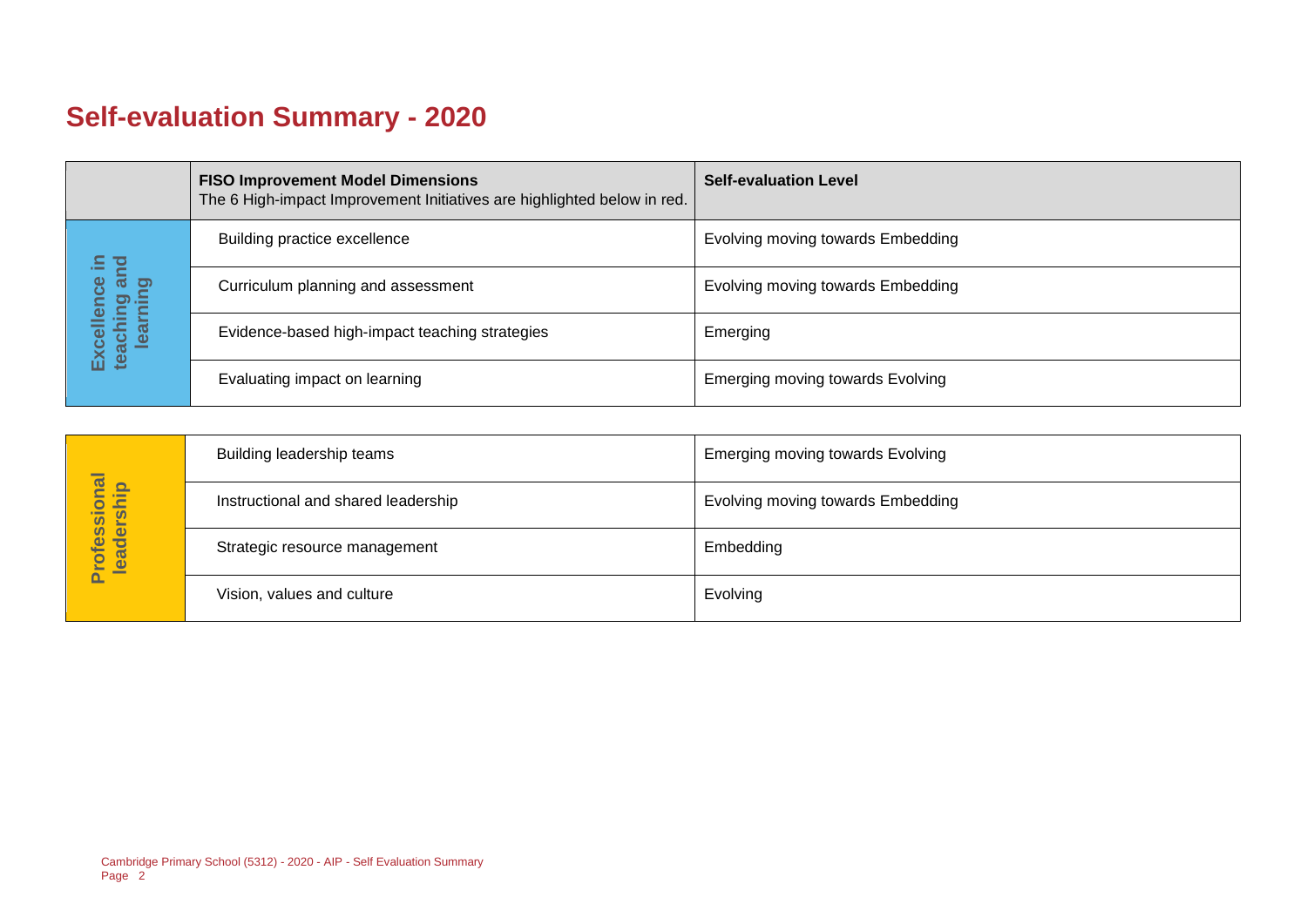| hate<br>pui<br>s<br>learn<br>ပ<br>Φ<br>ositiv<br>for | Empowering students and building school pride | <b>Emerging moving towards Evolving</b> |
|------------------------------------------------------|-----------------------------------------------|-----------------------------------------|
|                                                      | Setting expectations and promoting inclusion  | Evolving moving towards Embedding       |
|                                                      | Health and wellbeing                          | Emerging moving towards Evolving        |
|                                                      | Intellectual engagement and self-awareness    | Evolving moving towards Embedding       |

| $\mathbf{C}$<br><b>COMPOSITE</b><br>$\mathbf{\Theta}$<br>$\overline{\omega}$<br>ත<br>$\overline{\mathbf{a}}$ | <b>Building communities</b>                  | Evolving                                |
|--------------------------------------------------------------------------------------------------------------|----------------------------------------------|-----------------------------------------|
|                                                                                                              | Global citizenship                           | <b>Emerging moving towards Evolving</b> |
|                                                                                                              | Networks with schools, services and agencies | Evolving moving towards Embedding       |
|                                                                                                              | Parents and carers as partners               | Evolving moving towards Embedding       |

|                                                                                  | Empowering students and building school pride |                                                                                                                                                                                                                                                                                                                                                                                                                                            | $\mathsf{m}$ nerging moving towarus Evolving                                                                                                                                                                                                                                                                                                                                                                                                                                                                                                                                                                                                                                                                                                                               |  |
|----------------------------------------------------------------------------------|-----------------------------------------------|--------------------------------------------------------------------------------------------------------------------------------------------------------------------------------------------------------------------------------------------------------------------------------------------------------------------------------------------------------------------------------------------------------------------------------------------|----------------------------------------------------------------------------------------------------------------------------------------------------------------------------------------------------------------------------------------------------------------------------------------------------------------------------------------------------------------------------------------------------------------------------------------------------------------------------------------------------------------------------------------------------------------------------------------------------------------------------------------------------------------------------------------------------------------------------------------------------------------------------|--|
| Positive climate<br>for learning                                                 | Setting expectations and promoting inclusion  |                                                                                                                                                                                                                                                                                                                                                                                                                                            | Evolving moving towards Embedding                                                                                                                                                                                                                                                                                                                                                                                                                                                                                                                                                                                                                                                                                                                                          |  |
|                                                                                  | Health and wellbeing                          |                                                                                                                                                                                                                                                                                                                                                                                                                                            | <b>Emerging moving towards Evolving</b>                                                                                                                                                                                                                                                                                                                                                                                                                                                                                                                                                                                                                                                                                                                                    |  |
|                                                                                  |                                               | Intellectual engagement and self-awareness                                                                                                                                                                                                                                                                                                                                                                                                 | Evolving moving towards Embedding                                                                                                                                                                                                                                                                                                                                                                                                                                                                                                                                                                                                                                                                                                                                          |  |
|                                                                                  |                                               |                                                                                                                                                                                                                                                                                                                                                                                                                                            |                                                                                                                                                                                                                                                                                                                                                                                                                                                                                                                                                                                                                                                                                                                                                                            |  |
|                                                                                  | <b>Building communities</b>                   |                                                                                                                                                                                                                                                                                                                                                                                                                                            | Evolving                                                                                                                                                                                                                                                                                                                                                                                                                                                                                                                                                                                                                                                                                                                                                                   |  |
| learning                                                                         | Global citizenship                            |                                                                                                                                                                                                                                                                                                                                                                                                                                            | <b>Emerging moving towards Evolving</b>                                                                                                                                                                                                                                                                                                                                                                                                                                                                                                                                                                                                                                                                                                                                    |  |
| engagement in<br>Community                                                       | Networks with schools, services and agencies  |                                                                                                                                                                                                                                                                                                                                                                                                                                            | Evolving moving towards Embedding                                                                                                                                                                                                                                                                                                                                                                                                                                                                                                                                                                                                                                                                                                                                          |  |
|                                                                                  | Parents and carers as partners                |                                                                                                                                                                                                                                                                                                                                                                                                                                            | Evolving moving towards Embedding                                                                                                                                                                                                                                                                                                                                                                                                                                                                                                                                                                                                                                                                                                                                          |  |
|                                                                                  |                                               |                                                                                                                                                                                                                                                                                                                                                                                                                                            |                                                                                                                                                                                                                                                                                                                                                                                                                                                                                                                                                                                                                                                                                                                                                                            |  |
| Enter your reflective comments                                                   |                                               | the school community as a whole.                                                                                                                                                                                                                                                                                                                                                                                                           | Following the completion of our school review and completing the Continua of Practice, recommendations were made to<br>embed literacy and numeracy targets that meet the learning needs of every student and provide learning opportunities to<br>challenge and extend higher achievers. There are clear and concise actions required to move the school from evolving to<br>embedding in Building Practice Excellence. These actions are now evident in our 2019 AIP. Strengthening our parent and<br>carer links and shifting our current self evaluation level from emerging to evolving is also evident in our AIP. Here, we will be<br>able to create deliberate and multiple opportunities for our community to engage with their child's learning and contribute to |  |
| <b>Considerations for 2020</b>                                                   |                                               | Provision of differentiated Literacy and Numeracy learning tasks that target the needs of all learners and challenge<br>higher achievers.<br>Provision of a guaranteed and viable curriculum, supported by the improving the clarity of curriculum leadership<br>roles and practices that support collaborative<br>curriculum planning.<br>Embed the whole school pedagogical model based on high impact teaching strategies.<br>$\bullet$ |                                                                                                                                                                                                                                                                                                                                                                                                                                                                                                                                                                                                                                                                                                                                                                            |  |
| Cambridge Primary School (5312) - 2020 - AIP - Self Evaluation Summary<br>Page 3 |                                               |                                                                                                                                                                                                                                                                                                                                                                                                                                            |                                                                                                                                                                                                                                                                                                                                                                                                                                                                                                                                                                                                                                                                                                                                                                            |  |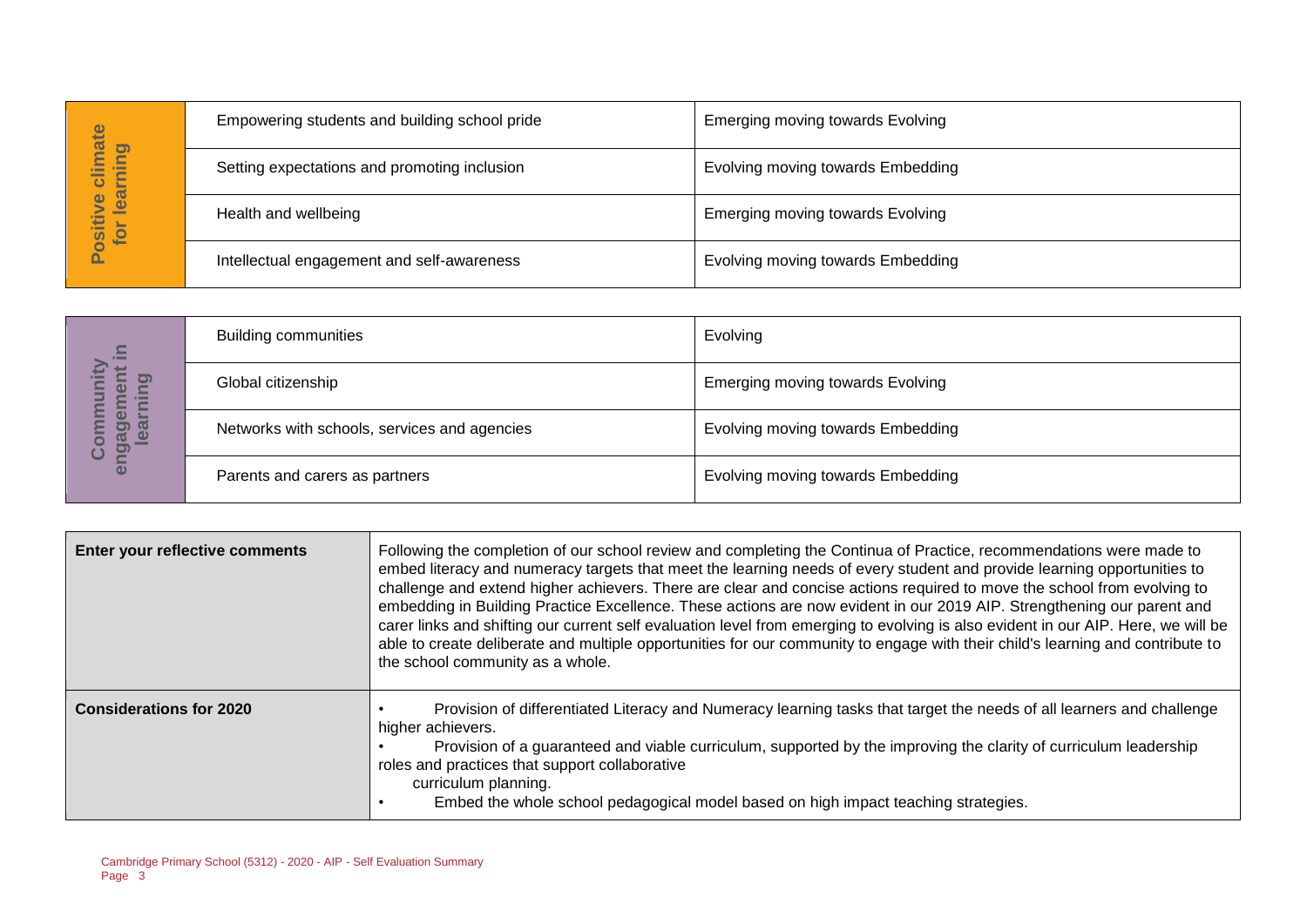|                                  | Build leaders and teachers data literacy and capacity to evaluate the impact of teaching practices on student<br>learning.<br>Strengthen student voice and agency in their learning and developing a culture of high expectations through setting<br>challenging students learning goals<br>and providing feedback on learning progress.<br>Strengthening parent/carer involvement in student learning. |
|----------------------------------|---------------------------------------------------------------------------------------------------------------------------------------------------------------------------------------------------------------------------------------------------------------------------------------------------------------------------------------------------------------------------------------------------------|
| Documents that support this plan |                                                                                                                                                                                                                                                                                                                                                                                                         |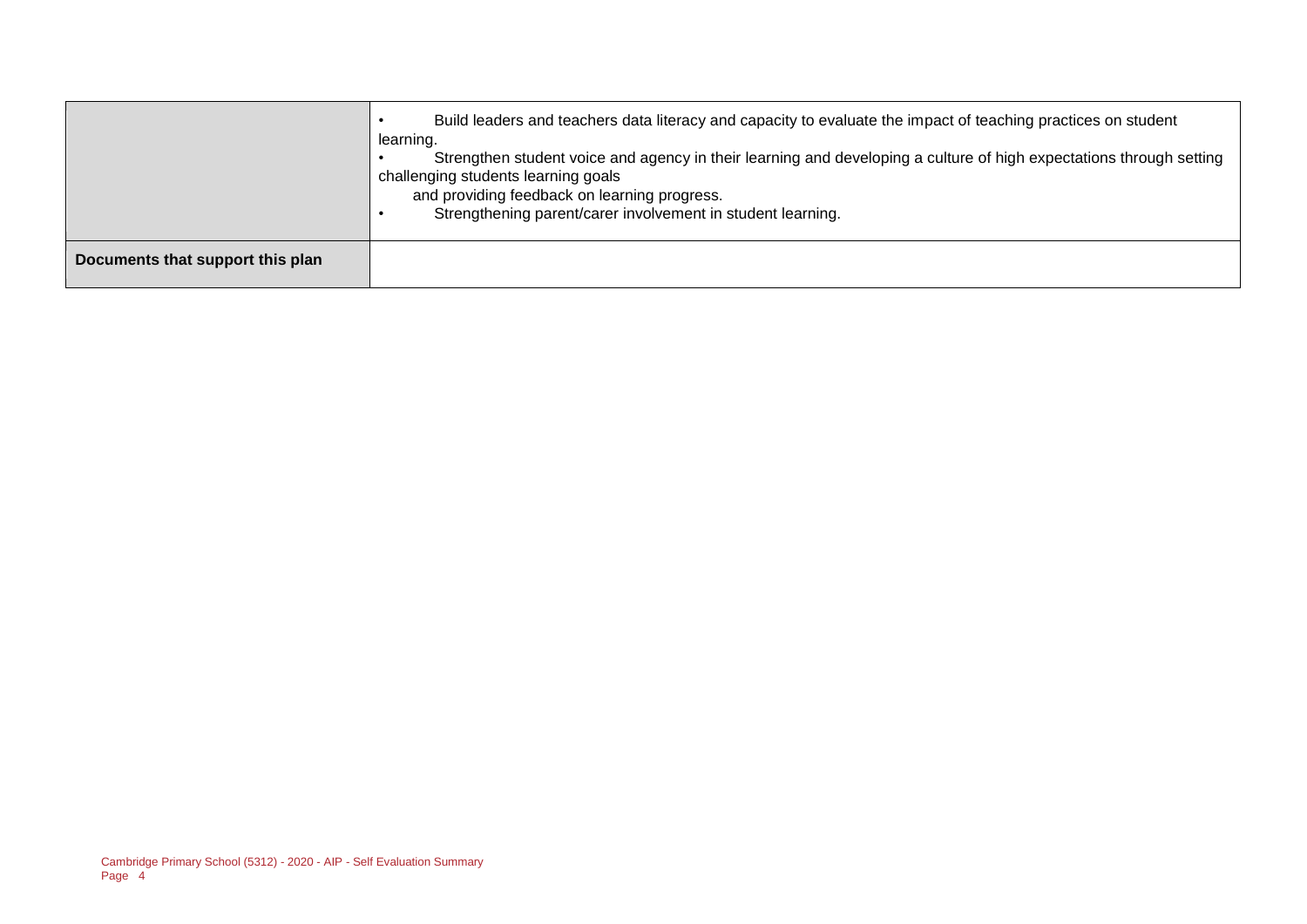### **SSP Goals Targets and KIS**

| Goal 1     | Improve student learning outcomes in Literacy and Numeracy.                                                                                                                                       |
|------------|---------------------------------------------------------------------------------------------------------------------------------------------------------------------------------------------------|
| Target 1.1 | Increase percentage of students showing high relative growth from Year 3 to 5.                                                                                                                    |
|            | • Reading - Increase the percentage of students showing high relative growth from 24% in 2018<br>to more than 31% in 2022                                                                         |
|            | • Writing - Increase the percentage of students showing high relative growth from 30% in 2018 to<br>more than 43% in 2022                                                                         |
|            | • Numeracy - Increase the percentage of students showing high relative growth from 19% in<br>2018 to more than 31% in 2022                                                                        |
|            |                                                                                                                                                                                                   |
| Target 1.2 | To increase the number of students in the top two bands in Reading, Writing and Numeracy.                                                                                                         |
|            | <b>Reading</b>                                                                                                                                                                                    |
|            | • Increase the number of students in the top two NAPLAN bands in Year 3 from 63% in 2018 to<br>78% in 2022. (This is equivalent to approximately 95 students in 2018 and 117 students in<br>2022. |
|            | • Increase the number of students in the top two NAPLAN bands in Year 5 from 39% in 2018 to<br>55% in 2022. (This is equivalent to approximately 51 students in 2018 and 63 students in<br>2022.  |
|            | <b>Writing</b>                                                                                                                                                                                    |
|            | • Increase the number of students in the top two NAPLAN bands in Year 3 from 51% in 2018 to<br>63% in 2022.                                                                                       |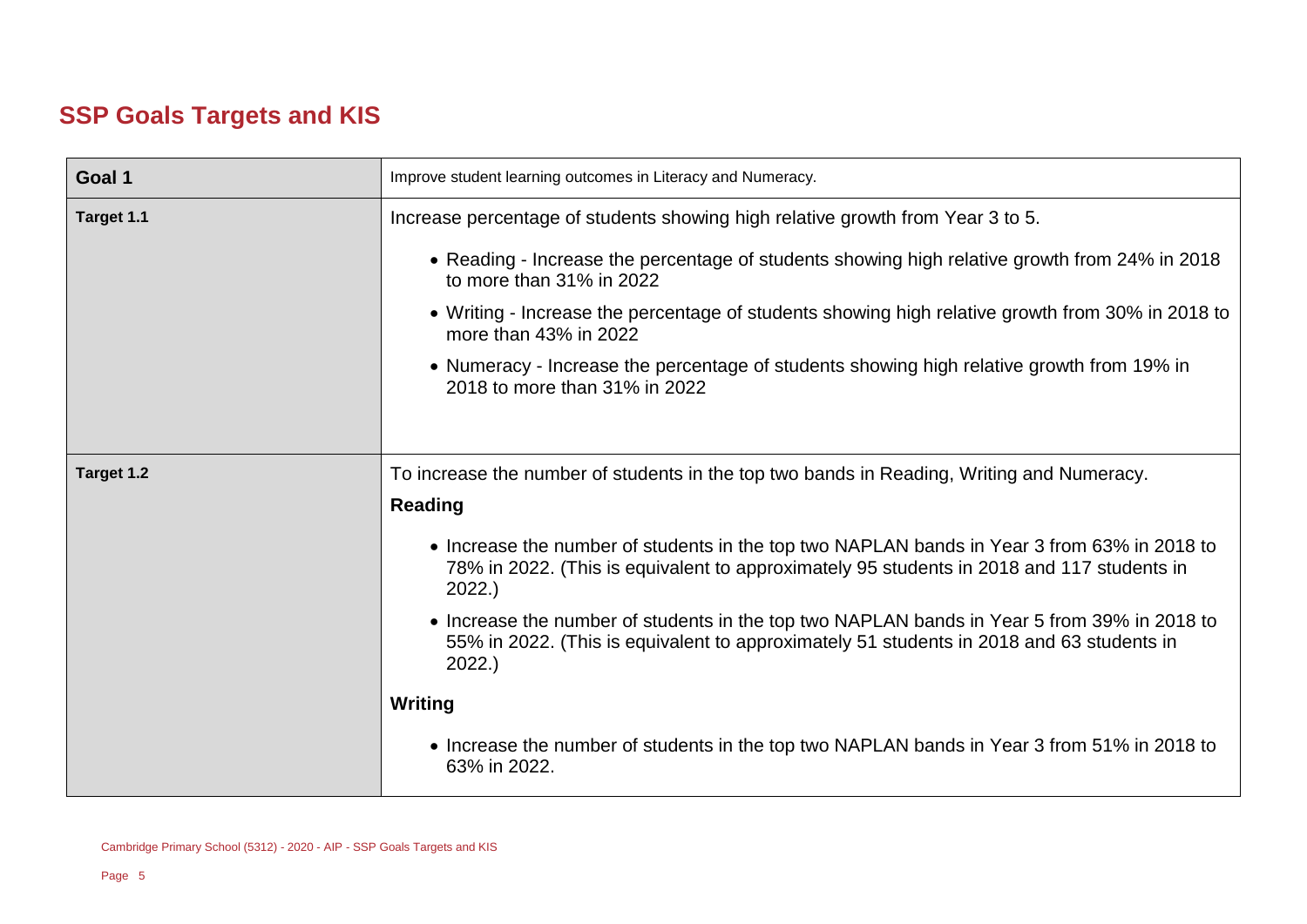|            | • Increase the number of students in the top two NAPLAN bands in Year 5 from 18% in 2018 to<br>34% in 2022.                                                                                                              |               |                                                                                    |                                                                                                    |
|------------|--------------------------------------------------------------------------------------------------------------------------------------------------------------------------------------------------------------------------|---------------|------------------------------------------------------------------------------------|----------------------------------------------------------------------------------------------------|
|            | <b>Numeracy</b>                                                                                                                                                                                                          |               |                                                                                    |                                                                                                    |
|            | 69% in 2022.                                                                                                                                                                                                             |               |                                                                                    | • Increase the number of students in the top two NAPLAN bands in Year 3 from 57% in 2018 to        |
|            | • Increase the number of students in the top two NAPLAN bands in Year 5 from 34% in 2018 to<br>48% in 2022.                                                                                                              |               |                                                                                    |                                                                                                    |
|            | year or one per grade.)                                                                                                                                                                                                  |               |                                                                                    | • (This is an increase of 4% per year, this is equivalent of approximately 5 students increase per |
| Target 1.3 | By 2022, decrease the variability between NAPLAN Writing results in Years 3 and 5 and teacher<br>judgement data by comparing;<br>• teacher judgment percentages of A-B with Writing NAPLAN results in the top two bands. |               |                                                                                    |                                                                                                    |
|            |                                                                                                                                                                                                                          |               | • teacher judgment percentages of D-E with NAPLAN results of the bottom two bands. |                                                                                                    |
|            | 2017 Teacher Judgements and NAPLAN results (2018 data not available as yet)                                                                                                                                              |               |                                                                                    |                                                                                                    |
|            | <b>Writing TJ</b><br>$%$ A-B (2017)<br>$\%$ D-E $(2017)$                                                                                                                                                                 |               |                                                                                    |                                                                                                    |
|            | Year 3                                                                                                                                                                                                                   | 20%           | 18%                                                                                |                                                                                                    |
|            | Year 5                                                                                                                                                                                                                   | 16%           | 6%                                                                                 |                                                                                                    |
|            | <b>Writing NAPLAN</b>                                                                                                                                                                                                    | % Top 2 Bands | % Bottom Two<br><b>Bands</b>                                                       |                                                                                                    |
|            | Year 3                                                                                                                                                                                                                   | 57%           | 8%                                                                                 |                                                                                                    |
|            |                                                                                                                                                                                                                          |               |                                                                                    |                                                                                                    |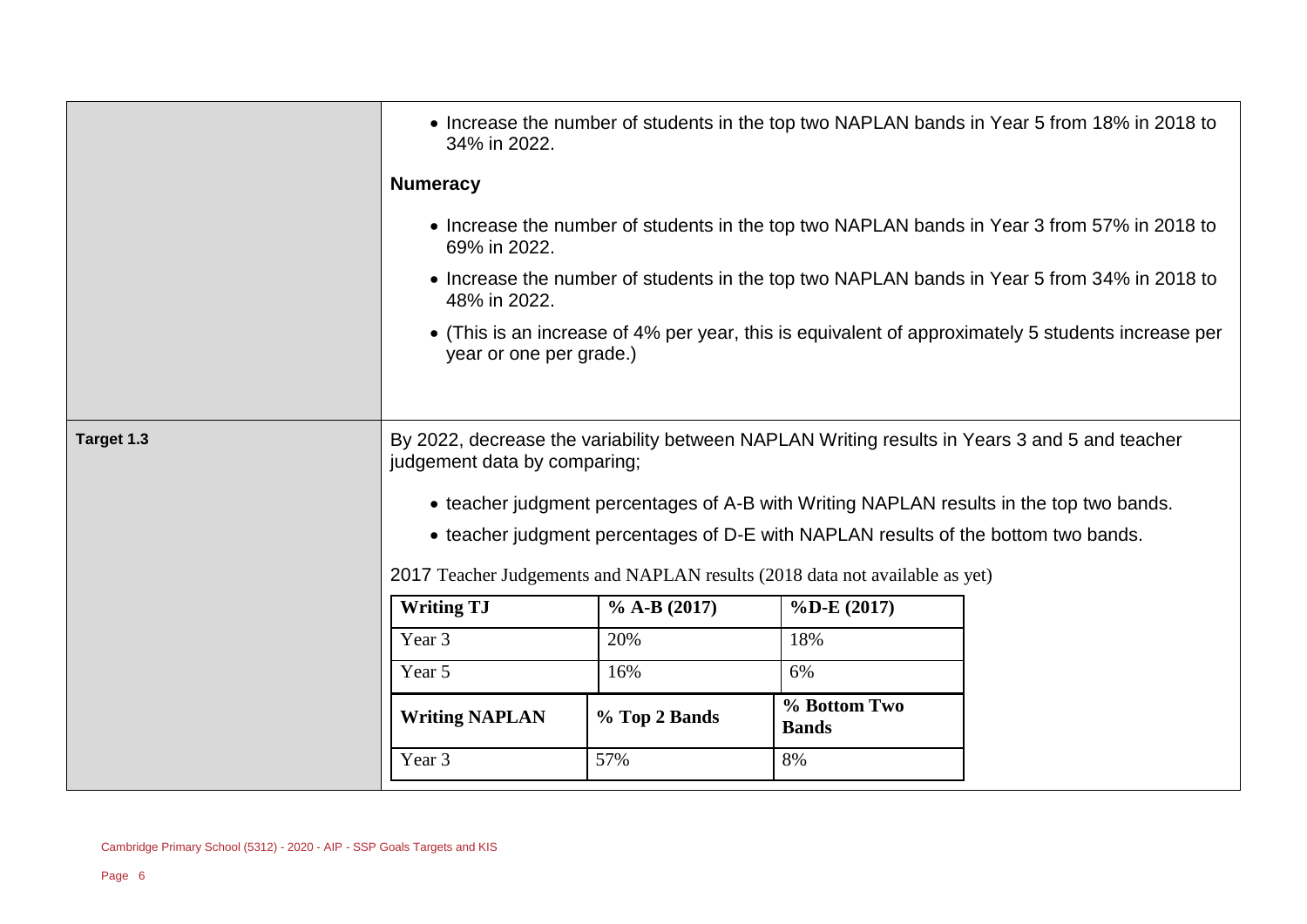|                                                                                          | Year 5                                                                                                                                                                                  | 26%                                                                                                                                                                       | 5% |                                                                                                                     |
|------------------------------------------------------------------------------------------|-----------------------------------------------------------------------------------------------------------------------------------------------------------------------------------------|---------------------------------------------------------------------------------------------------------------------------------------------------------------------------|----|---------------------------------------------------------------------------------------------------------------------|
| Target 1.4                                                                               | on the Staff opinion Survey by measuring;                                                                                                                                               | • Collective efficacy from 69% in 2018 to 81% in 2022.<br>• Academic emphasis from 65% in 2018 to 77% in 2022<br>• Teacher collaboration from 47% in 2018 to 59% in 2022. |    | By the end of 2022, increase the percentage of positive endorsement for school climate factor scores                |
| <b>Key Improvement Strategy 1.a</b><br>Curriculum planning and assessment                |                                                                                                                                                                                         |                                                                                                                                                                           |    | Document and implement a guaranteed and viable curriculum to enhance student learning in Reading and Writing. (CPA) |
| <b>Key Improvement Strategy 1.b</b><br>Evidence-based high-impact teaching<br>strategies | Develop and consistently implement an agreed instructional model that is informed by evidence-based high impact<br>teaching strategies. (EHITS)                                         |                                                                                                                                                                           |    |                                                                                                                     |
| <b>Key Improvement Strategy 1.c</b><br>Evaluating impact on learning                     | Build leadership and teacher capacity to identify and plan for student learning needs and evaluate the impact of teaching<br>practices through professional learning communities. (EIL) |                                                                                                                                                                           |    |                                                                                                                     |
| Goal 2                                                                                   | Improve students' engagement in their learning.                                                                                                                                         |                                                                                                                                                                           |    |                                                                                                                     |
| Target 2.1                                                                               | AToSS by measuring;                                                                                                                                                                     | • student voice and agency from 76% in 2018 to 88% in 2022.                                                                                                               |    | By the end of 2022, increase the percentage of positive endorsement for indicators on the student                   |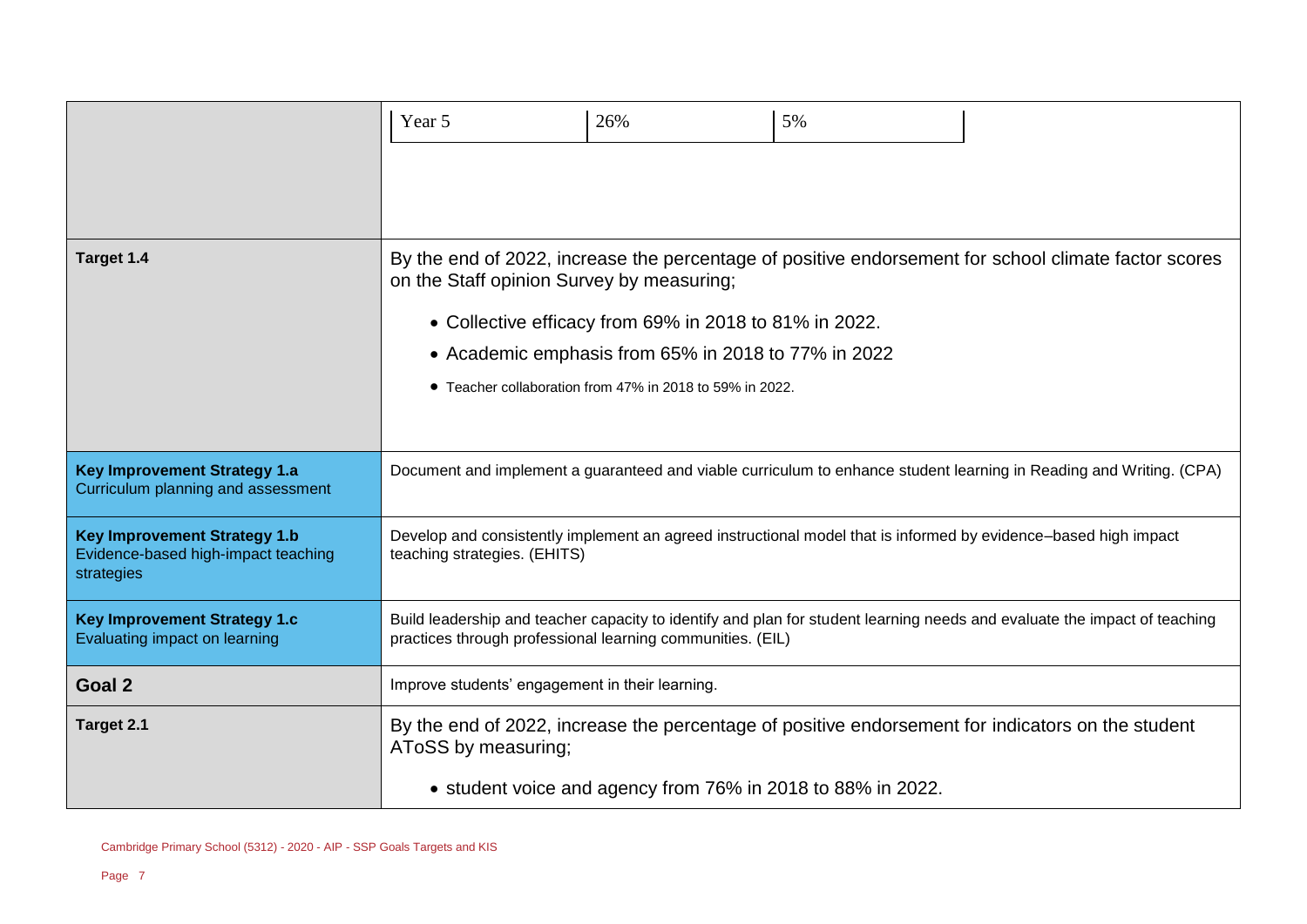|                                                                                       | • stimulated learning from 86% in 2018 to 98% in 2022.<br>• learning confidence from 85% in 2018 to 97% in 2022                                                                                                                                                                                        |
|---------------------------------------------------------------------------------------|--------------------------------------------------------------------------------------------------------------------------------------------------------------------------------------------------------------------------------------------------------------------------------------------------------|
| Target 2.2                                                                            | By the end of 2022, increase the percentage of positive endorsement on the SSS by measuring;<br>• Parent and community from 75% in 2018 to 87% in 2022                                                                                                                                                 |
| Target 2.3                                                                            | By the end of 2022, increase the percentage of positive endorsement in the POS by measuring;<br>• parent participation and involvement from 78% in 2018 to 90% in 2022<br>• teacher communication from 63% in 2018 to 75% in 2022<br>• stimulated learning environment from 73% in 2018 to 85% in 2022 |
| <b>Key Improvement Strategy 2.a</b><br>Intellectual engagement and self-<br>awareness | Develop student learning opportunities and goals that are challenging, engaging and promote curiosity. (IESA)                                                                                                                                                                                          |
| <b>Key Improvement Strategy 2.b</b><br>Intellectual engagement and self-<br>awareness | Develop a culture of high expectation for all students. (IESA)                                                                                                                                                                                                                                         |
| <b>Key Improvement Strategy 2.c</b><br>Parents and carers as partners                 | Strengthen partnerships with parents and the community that enhance students learning at school and at home. (PCP)                                                                                                                                                                                     |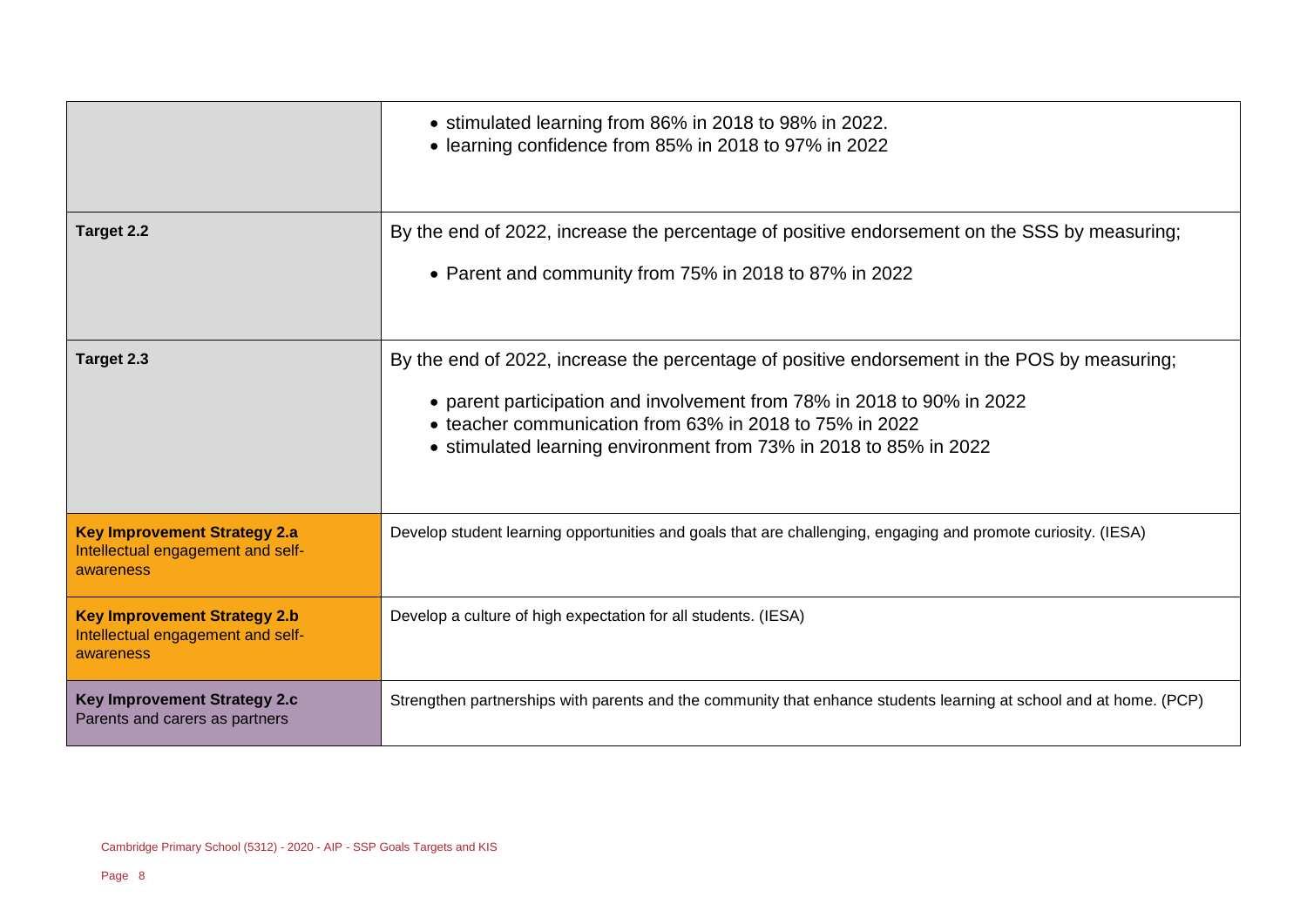#### **Select Annual Goals and KIS**

| <b>Four Year Strategic Goals</b>                                  | Is this<br>selected<br>for focus<br>this year? | <b>Four Year Strategic Targets</b>                                                                                                                                                                                                                                                                                                                                                                                                                                                                                                                                               | 12 month target<br>The 12 month target is an incremental<br>step towards meeting the 4-year<br>target, using the same data set.                                                                                                                                                                                                                                                                                                                                                                                                                                                                                                                         |
|-------------------------------------------------------------------|------------------------------------------------|----------------------------------------------------------------------------------------------------------------------------------------------------------------------------------------------------------------------------------------------------------------------------------------------------------------------------------------------------------------------------------------------------------------------------------------------------------------------------------------------------------------------------------------------------------------------------------|---------------------------------------------------------------------------------------------------------------------------------------------------------------------------------------------------------------------------------------------------------------------------------------------------------------------------------------------------------------------------------------------------------------------------------------------------------------------------------------------------------------------------------------------------------------------------------------------------------------------------------------------------------|
| Improve student learning<br>outcomes in Literacy and<br>Numeracy. | Yes                                            | Increase percentage of students showing high relative growth from<br>Year 3 to 5.<br>• Reading - Increase the percentage of students showing high<br>relative growth from 24% in 2018 to more than 31% in 2022<br>• Writing - Increase the percentage of students showing high<br>relative growth from 30% in 2018 to more than 43% in 2022<br>• Numeracy - Increase the percentage of students showing high<br>relative growth from 19% in 2018 to more than 31% in 2022<br>To increase the number of students in the top two bands in Reading,<br><b>Writing and Numeracy.</b> | Reading - Increase the<br>percentage of students showing<br>high relative growth from 23% in<br>2019 to more than 26% in 2020.<br>(This is equivalent to<br>approximately 36 students in<br>2020)<br>Writing - Increase the percentage<br>of students showing high relative<br>growth from 21% in 2019 to more<br>than 24% in 2020. (This is<br>equivalent to approximately 34<br>students in 2020)<br>Numeracy - Increase the<br>percentage of students showing<br>high relative growth from 27% in<br>2019 to more than 30% in 2020.<br>(This is equivalent to<br>approximately 42 students in<br>2020)<br>Reading<br>Increase the number of students |
|                                                                   |                                                | <b>Reading</b>                                                                                                                                                                                                                                                                                                                                                                                                                                                                                                                                                                   | in the top two NAPLAN bands in                                                                                                                                                                                                                                                                                                                                                                                                                                                                                                                                                                                                                          |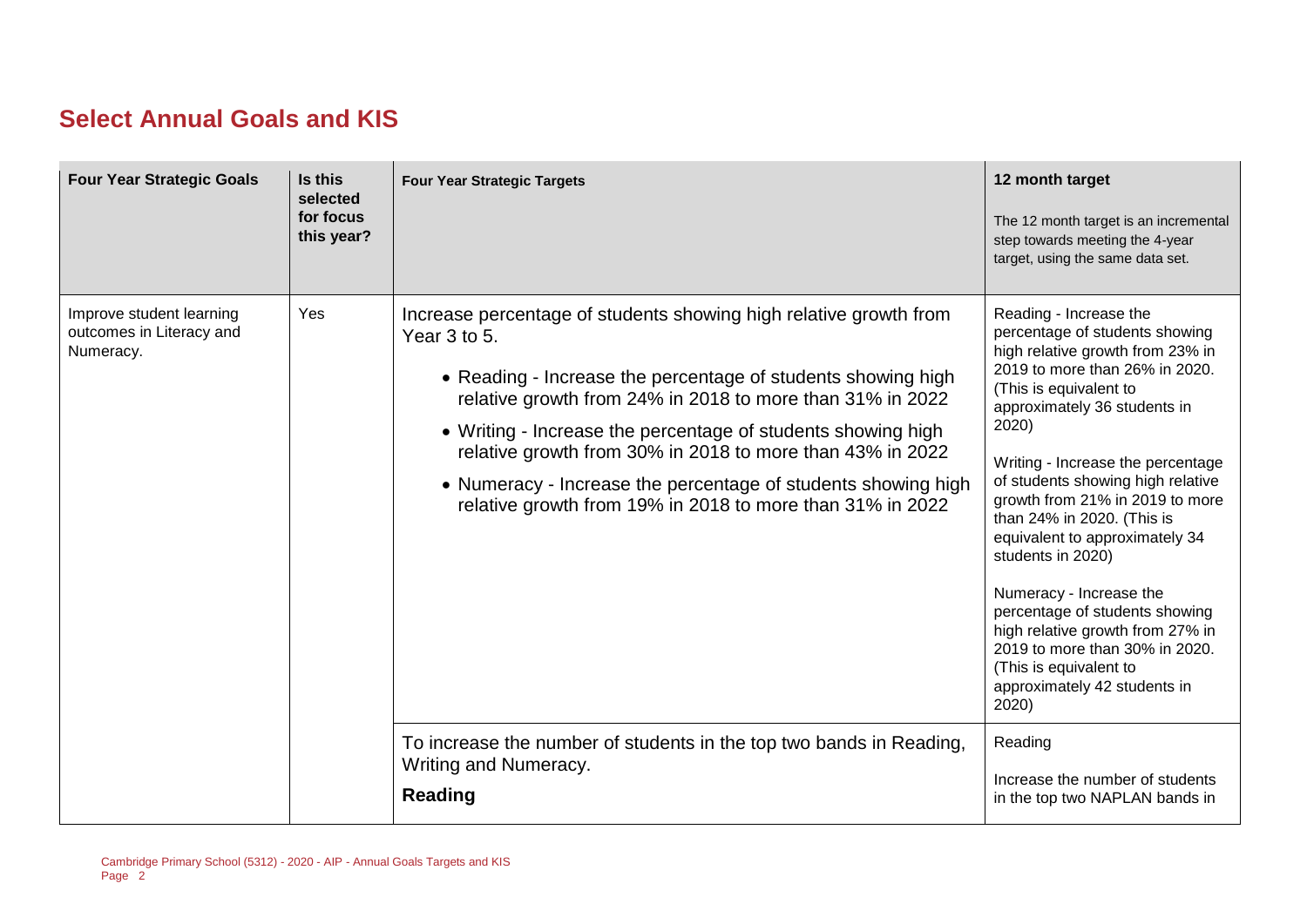| • Increase the number of students in the top two NAPLAN<br>bands in Year 3 from 63% in 2018 to 78% in 2022. (This is<br>equivalent to approximately 95 students in 2018 and 117<br>students in 2022.) | Year 3 from 70% in 2019 to 73%<br>in 2020. (This is equivalent to<br>approximately 95 students in 2019<br>and 117 students in 2020.)<br>Increase the number of students          |
|-------------------------------------------------------------------------------------------------------------------------------------------------------------------------------------------------------|----------------------------------------------------------------------------------------------------------------------------------------------------------------------------------|
| • Increase the number of students in the top two NAPLAN<br>bands in Year 5 from 39% in 2018 to 55% in 2022. (This is<br>equivalent to approximately 51 students in 2018 and 63<br>students in 2022.)  | in the top two NAPLAN bands in<br>Year 5 from 39% in 2019 to 42%<br>in 2020. (This is equivalent to<br>approximately 51 students in 2019<br>and 63 students in 2020.)            |
| Writing                                                                                                                                                                                               | Writing                                                                                                                                                                          |
| • Increase the number of students in the top two NAPLAN<br>bands in Year 3 from 51% in 2018 to 63% in 2022.                                                                                           | Increase the number of students<br>in the top two NAPLAN bands in                                                                                                                |
| • Increase the number of students in the top two NAPLAN<br>bands in Year 5 from 18% in 2018 to 34% in 2022.                                                                                           | Year 3 from 64% in 2019 to 67%<br>in 2020.<br>Increase the number of students                                                                                                    |
| <b>Numeracy</b>                                                                                                                                                                                       | in the top two NAPLAN bands in<br>Year 5 from 20% in 2019 to 23%                                                                                                                 |
| • Increase the number of students in the top two NAPLAN<br>bands in Year 3 from 57% in 2018 to 69% in 2022.                                                                                           | in 2020. (This is equivalent to<br>approximately 32 students in<br>2020)                                                                                                         |
| • Increase the number of students in the top two NAPLAN<br>bands in Year 5 from 34% in 2018 to 48% in 2022.                                                                                           | Numeracy                                                                                                                                                                         |
| • (This is an increase of 4% per year, this is equivalent of<br>approximately 5 students increase per year or one per grade.)                                                                         | Increase the number of students<br>in the top two NAPLAN bands in<br>Year 3 from 57% in 2019 to 60%<br>in 2020.                                                                  |
|                                                                                                                                                                                                       | Increase the number of students<br>in the top two NAPLAN bands in<br>Year 5 from 34% in 2019 to 37%<br>in 2020.<br>(This is an increase of 3% per<br>year, this is equivalent of |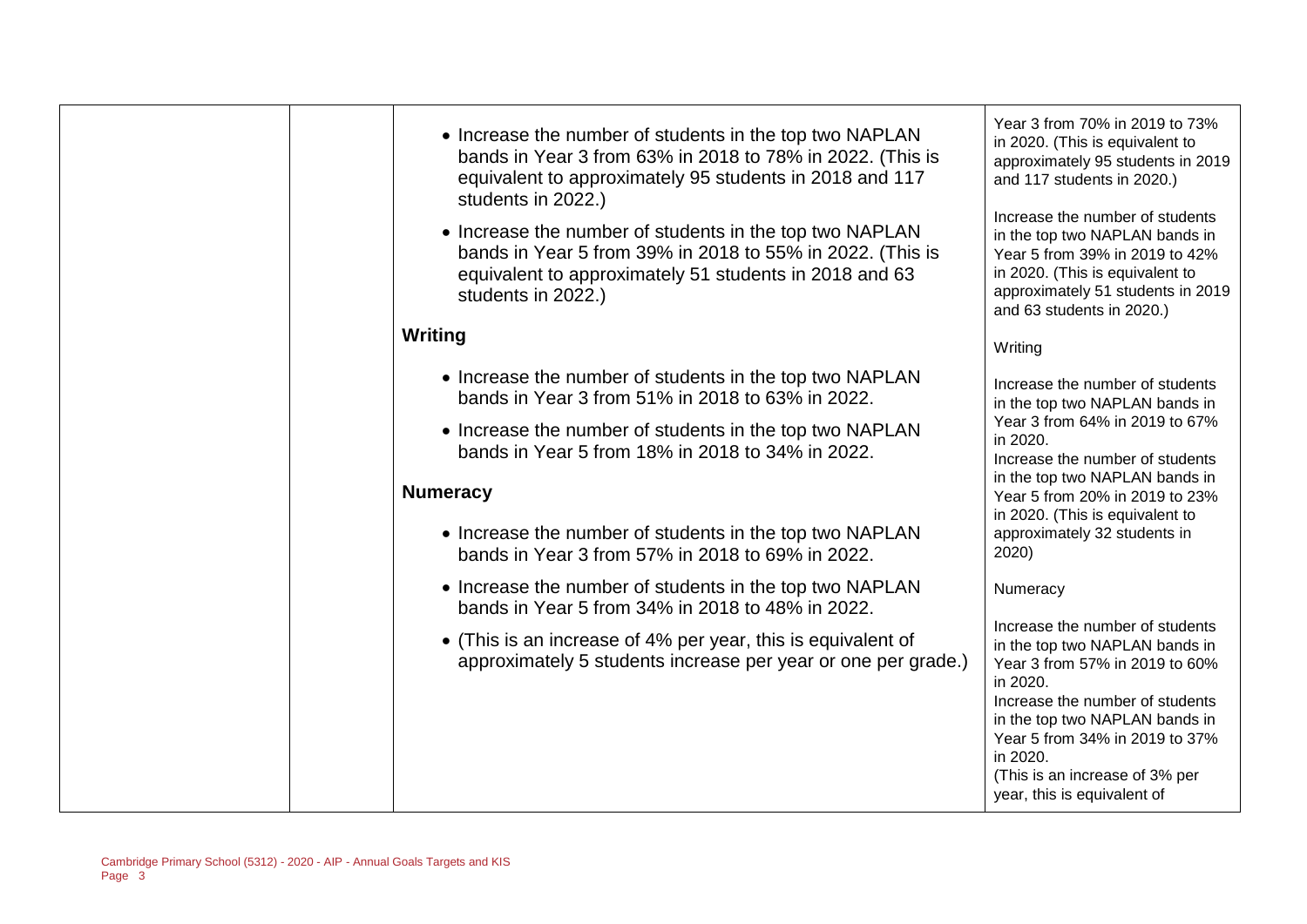|                                                                 |                |                                                                        | approximately 5 students increase<br>per year or one per grade.)                                    |
|-----------------------------------------------------------------|----------------|------------------------------------------------------------------------|-----------------------------------------------------------------------------------------------------|
| Years 3 and 5 and teacher judgement data by comparing;          |                | By 2022, decrease the variability between NAPLAN Writing results in    | By 2020, decrease the variability<br>between NAPLAN Writing results<br>in Years 3 and 5 and teacher |
| results in the top two bands.                                   |                | • teacher judgment percentages of A-B with Writing NAPLAN              | judgement data by comparing;<br>Teacher judgement percentages                                       |
| the bottom two bands.                                           |                | • teacher judgment percentages of D-E with NAPLAN results of           | of A-B with Writing NAPLAN<br>results in the top two bands.<br>Teacher judgment percentages of      |
| yet)                                                            |                | 2017 Teacher Judgements and NAPLAN results (2018 data not available as | D-E with NAPLAN results of the<br>bottom two bands.                                                 |
| <b>Writing TJ</b>                                               | $% A-B (2017)$ | $\%$ D-E (2017)                                                        |                                                                                                     |
| Year 3                                                          | 20%            | 18%                                                                    |                                                                                                     |
| Year 5                                                          | 16%            | 6%                                                                     |                                                                                                     |
| <b>Writing NAPLAN</b>                                           | % Top 2 Bands  | % Bottom Two<br><b>Bands</b>                                           |                                                                                                     |
| Year 3                                                          | 57%            | 8%                                                                     |                                                                                                     |
| Year 5                                                          | 26%            | 5%                                                                     |                                                                                                     |
| for school climate factor scores on the Staff opinion Survey by |                | By the end of 2022, increase the percentage of positive endorsement    | By the end of 2020, increase the<br>percentage of positive                                          |
| measuring;                                                      |                |                                                                        | endorsement for school climate<br>factor scores on the Staff opinion<br>Survey by measuring;        |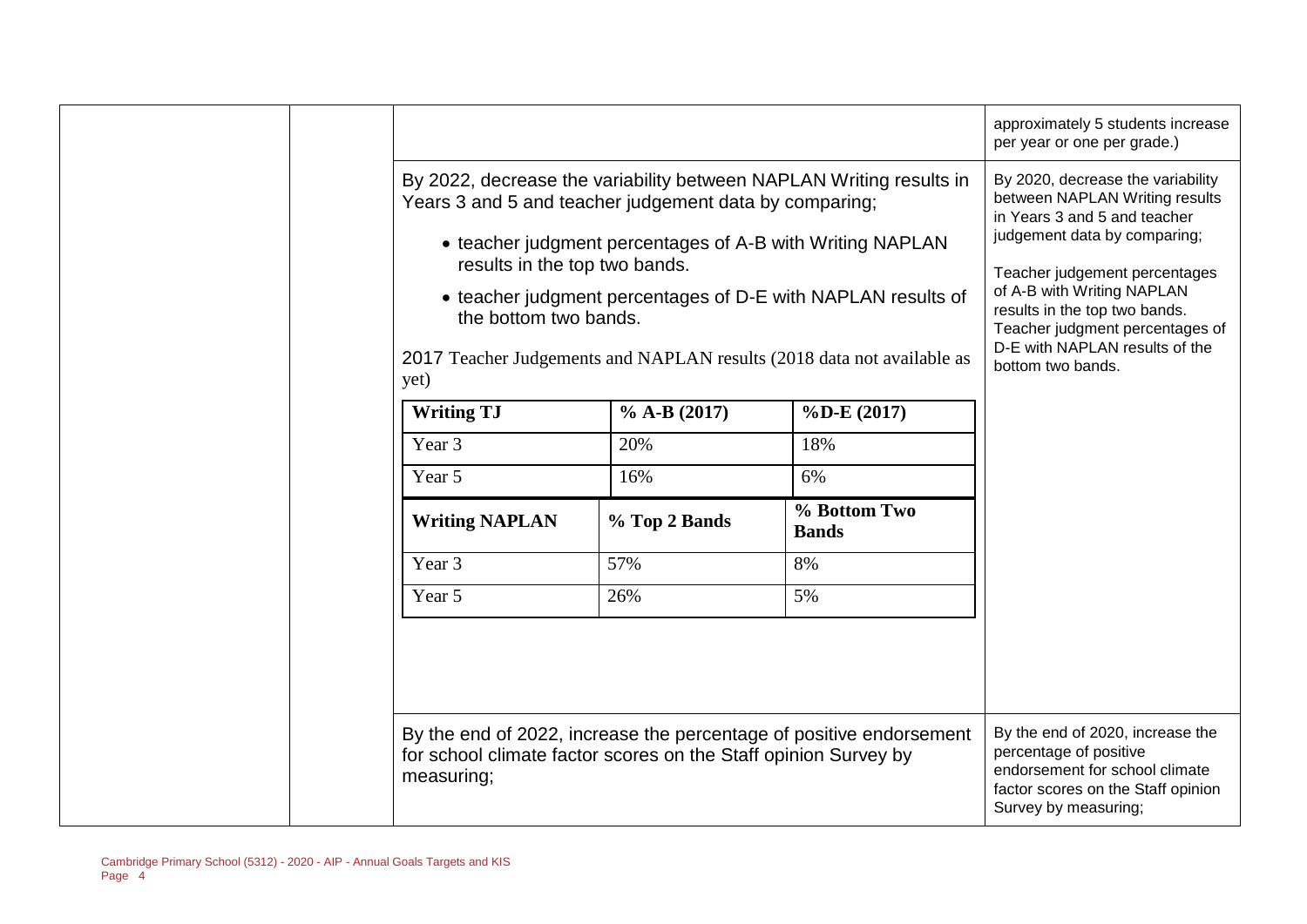|                                                    |     | • Collective efficacy from 69% in 2018 to 81% in 2022.<br>• Academic emphasis from 65% in 2018 to 77% in 2022<br>• Teacher collaboration from 47% in 2018 to 59% in 2022.                                                                                                                                                                                                                                                                                               | Collective efficacy from 71% in<br>2019 to 74% in 2020.<br>Academic emphasis from 67% in<br>2019 to 70% in 2020<br>Teacher collaboration from 46% in<br>2019 to 49% in 2020.                                                                                                                                                                                                                                                  |
|----------------------------------------------------|-----|-------------------------------------------------------------------------------------------------------------------------------------------------------------------------------------------------------------------------------------------------------------------------------------------------------------------------------------------------------------------------------------------------------------------------------------------------------------------------|-------------------------------------------------------------------------------------------------------------------------------------------------------------------------------------------------------------------------------------------------------------------------------------------------------------------------------------------------------------------------------------------------------------------------------|
| Improve students'<br>engagement in their learning. | Yes | By the end of 2022, increase the percentage of positive endorsement<br>for indicators on the student AToSS by measuring;<br>• student voice and agency from 76% in 2018 to 88% in 2022.<br>• stimulated learning from 86% in 2018 to 98% in 2022.<br>• learning confidence from 85% in 2018 to 97% in 2022<br>By the end of 2022, increase the percentage of positive endorsement<br>on the SSS by measuring;<br>• Parent and community from 75% in 2018 to 87% in 2022 | By the end of 2020, increase the<br>percentage of positive<br>endorsement for indicators on the<br>student AToSS by measuring;<br>Student voice and agency from<br>74% in 2019 to 77% in 2020.<br>Stimulated learning from 89% in<br>2019 to 92% in 2020.<br>Learning confidence from 85% in<br>2019 to 88% in 2020.<br>By the end of 2020, increase the<br>percentage of positive<br>endorsement on the SSS by<br>measuring; |
|                                                    |     | By the end of 2022, increase the percentage of positive endorsement<br>in the POS by measuring;<br>• parent participation and involvement from 78% in 2018 to 90%<br>in 2022<br>• teacher communication from 63% in 2018 to 75% in 2022                                                                                                                                                                                                                                 | Parent and community from 68%<br>in 2019 to 71% in 2020.<br>By the end of 2020, increase the<br>percentage of positive<br>endorsement in the POS by<br>measuring;<br>Parent participation and<br>involvement from 77% in 2019 to<br>80% in 2020<br>Teacher communication from 69%                                                                                                                                             |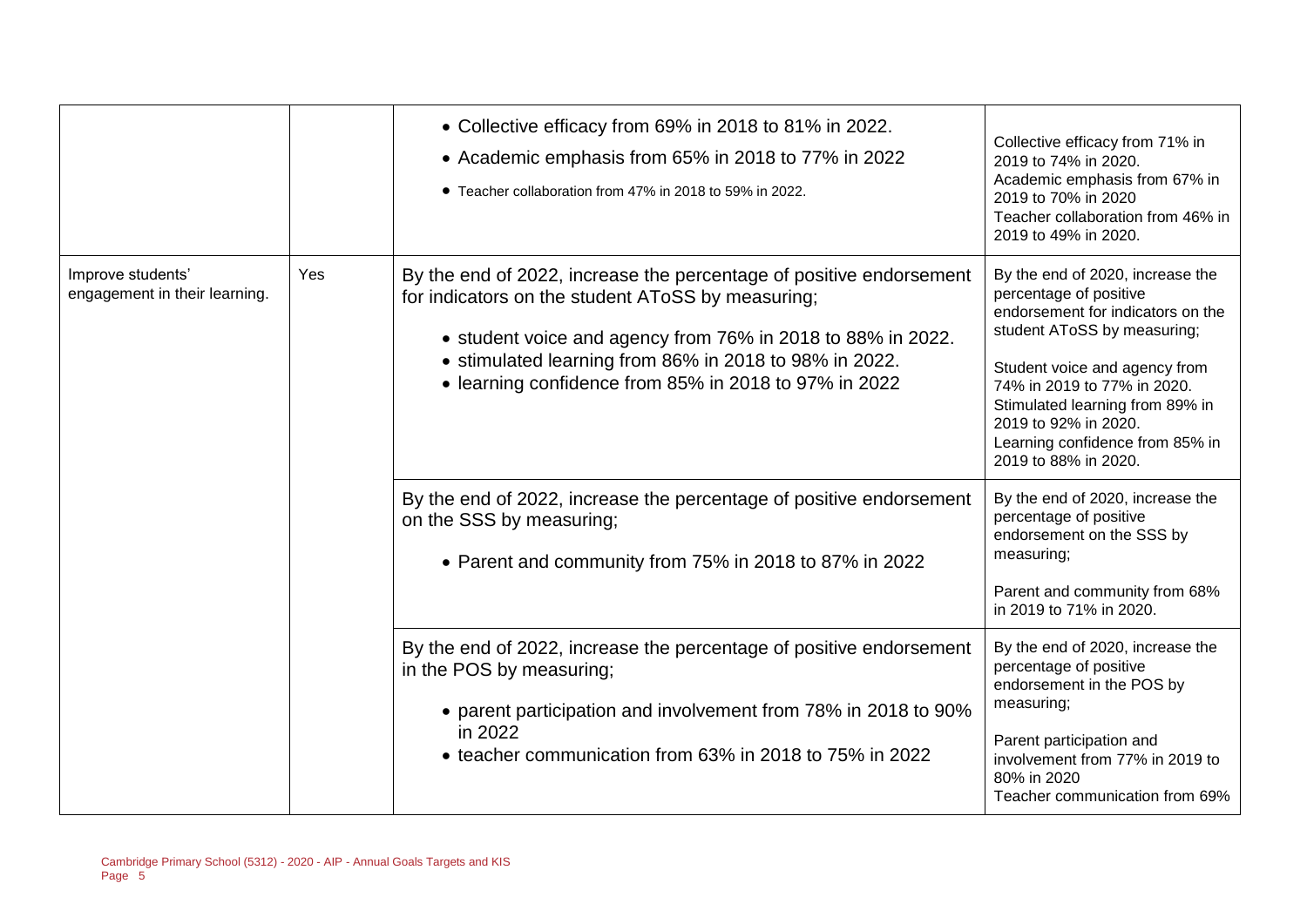| 2022 | • stimulated learning environment from 73% in 2018 to 85% in | in 2018 to 72% in 2020<br>Stimulated learning environment<br>from 78% in 2019 to 81% in 2020. |
|------|--------------------------------------------------------------|-----------------------------------------------------------------------------------------------|
|------|--------------------------------------------------------------|-----------------------------------------------------------------------------------------------|

| Goal 1              | Improve student learning outcomes in Literacy and Numeracy.                                                                                                                                                                                                                   |
|---------------------|-------------------------------------------------------------------------------------------------------------------------------------------------------------------------------------------------------------------------------------------------------------------------------|
| 12 Month Target 1.1 | Reading - Increase the percentage of students showing high relative growth from 23% in 2019 to more than 26% in 2020.<br>(This is equivalent to approximately 36 students in 2020)                                                                                            |
|                     | Writing - Increase the percentage of students showing high relative growth from 21% in 2019 to more than 24% in 2020. (This<br>is equivalent to approximately 34 students in 2020)                                                                                            |
|                     | Numeracy - Increase the percentage of students showing high relative growth from 27% in 2019 to more than 30% in 2020.<br>(This is equivalent to approximately 42 students in 2020)                                                                                           |
| 12 Month Target 1.2 | Reading                                                                                                                                                                                                                                                                       |
|                     | Increase the number of students in the top two NAPLAN bands in Year 3 from 70% in 2019 to 73% in 2020. (This is equivalent<br>to approximately 95 students in 2019 and 117 students in 2020.)                                                                                 |
|                     | Increase the number of students in the top two NAPLAN bands in Year 5 from 39% in 2019 to 42% in 2020. (This is equivalent<br>to approximately 51 students in 2019 and 63 students in 2020.)                                                                                  |
|                     | Writing                                                                                                                                                                                                                                                                       |
|                     | Increase the number of students in the top two NAPLAN bands in Year 3 from 64% in 2019 to 67% in 2020.<br>Increase the number of students in the top two NAPLAN bands in Year 5 from 20% in 2019 to 23% in 2020. (This is equivalent<br>to approximately 32 students in 2020) |
|                     | Numeracy                                                                                                                                                                                                                                                                      |
|                     | Increase the number of students in the top two NAPLAN bands in Year 3 from 57% in 2019 to 60% in 2020.                                                                                                                                                                        |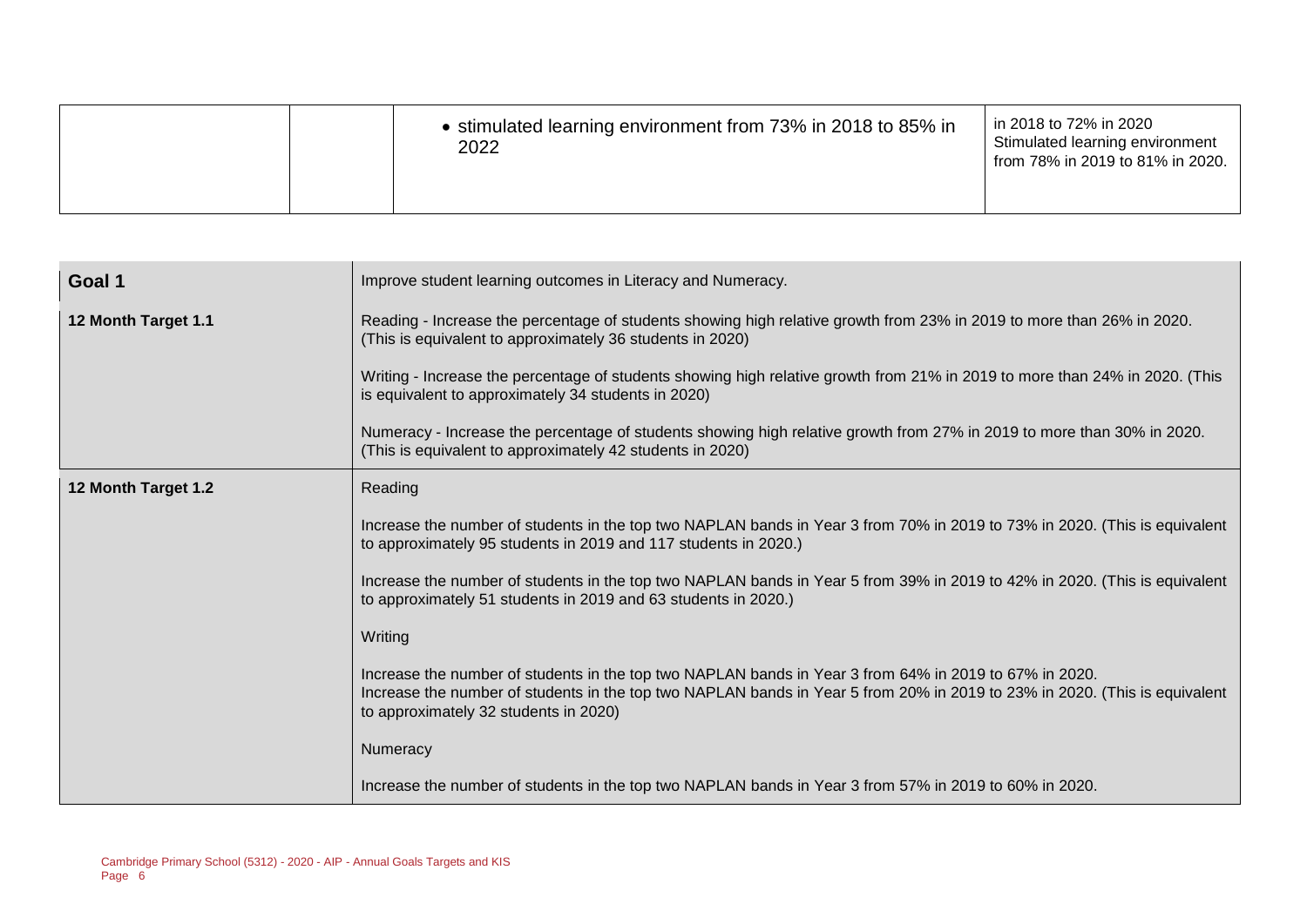|                                                                       | Increase the number of students in the top two NAPLAN bands in Year 5 from 34% in 2019 to 37% in 2020.<br>(This is an increase of 3% per year, this is equivalent of approximately 5 students increase per year or one per grade.)                                                                                       |                                              |  |  |  |
|-----------------------------------------------------------------------|--------------------------------------------------------------------------------------------------------------------------------------------------------------------------------------------------------------------------------------------------------------------------------------------------------------------------|----------------------------------------------|--|--|--|
| 12 Month Target 1.3                                                   | By 2020, decrease the variability between NAPLAN Writing results in Years 3 and 5 and teacher judgement data by<br>comparing;                                                                                                                                                                                            |                                              |  |  |  |
|                                                                       | Teacher judgement percentages of A-B with Writing NAPLAN results in the top two bands.<br>Teacher judgment percentages of D-E with NAPLAN results of the bottom two bands.                                                                                                                                               |                                              |  |  |  |
| 12 Month Target 1.4                                                   | By the end of 2020, increase the percentage of positive endorsement for school climate factor scores on the Staff opinion<br>Survey by measuring;<br>Collective efficacy from 71% in 2019 to 74% in 2020.<br>Academic emphasis from 67% in 2019 to 70% in 2020<br>Teacher collaboration from 46% in 2019 to 49% in 2020. |                                              |  |  |  |
| <b>Key Improvement Strategies</b>                                     |                                                                                                                                                                                                                                                                                                                          | Is this KIS selected for focus this<br>year? |  |  |  |
| KIS <sub>1</sub><br>Curriculum planning and assessment                | Document and implement a guaranteed and viable curriculum to enhance student learning<br>in Reading and Writing. (CPA)                                                                                                                                                                                                   | No                                           |  |  |  |
| KIS <sub>2</sub><br>Evidence-based high-impact teaching<br>strategies | Develop and consistently implement an agreed instructional model that is informed by<br>Yes<br>evidence-based high impact teaching strategies. (EHITS)                                                                                                                                                                   |                                              |  |  |  |
| KIS <sub>3</sub><br>Evaluating impact on learning                     | Build leadership and teacher capacity to identify and plan for student learning needs and<br>evaluate the impact of teaching practices through professional learning communities. (EIL)                                                                                                                                  | Yes                                          |  |  |  |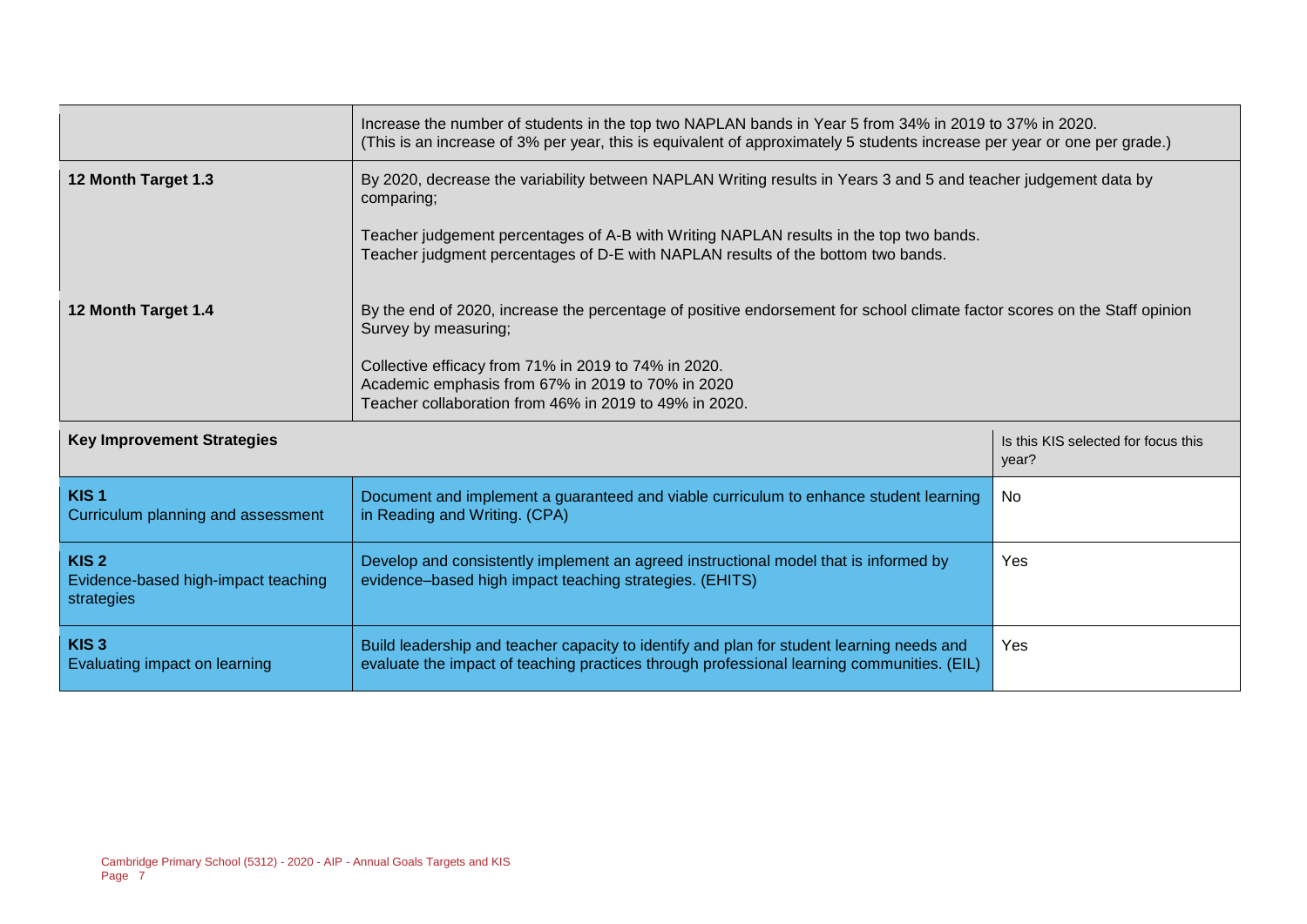| Explain why the school has selected this<br>KIS as a focus for this year. Please make<br>reference to the self-evaluation, relevant<br>school data, the progress against School<br>Strategic Plan (SSP) goals, targets, and the<br>diagnosis of issues requiring particular<br>attention. | Recommendations from our school review evaluation indicates a clear and concise need to focus on strengthening and<br>building upon and narrowing our focus in reading and writing and strengthening our teaching practices around numeracy.<br>Many data sets were used to identify a future focus, these data sets include: Continua of Practice, AtoSS, POS, NAPLAN,<br>School performance report and Panorama report.<br>After participating in the PLC initiative it is clear that we need further work around the building of teacher capacity based on<br>student data.<br>Teachers need to build data literacy skills through PLCs and plan for student learning needs by differentiation through process<br>and product. |  |  |  |
|-------------------------------------------------------------------------------------------------------------------------------------------------------------------------------------------------------------------------------------------------------------------------------------------|-----------------------------------------------------------------------------------------------------------------------------------------------------------------------------------------------------------------------------------------------------------------------------------------------------------------------------------------------------------------------------------------------------------------------------------------------------------------------------------------------------------------------------------------------------------------------------------------------------------------------------------------------------------------------------------------------------------------------------------|--|--|--|
| Goal 2                                                                                                                                                                                                                                                                                    | Improve students' engagement in their learning.                                                                                                                                                                                                                                                                                                                                                                                                                                                                                                                                                                                                                                                                                   |  |  |  |
| 12 Month Target 2.1                                                                                                                                                                                                                                                                       | By the end of 2020, increase the percentage of positive endorsement for indicators on the student AToSS by measuring;                                                                                                                                                                                                                                                                                                                                                                                                                                                                                                                                                                                                             |  |  |  |
|                                                                                                                                                                                                                                                                                           | Student voice and agency from 74% in 2019 to 77% in 2020.<br>Stimulated learning from 89% in 2019 to 92% in 2020.<br>Learning confidence from 85% in 2019 to 88% in 2020.                                                                                                                                                                                                                                                                                                                                                                                                                                                                                                                                                         |  |  |  |
| 12 Month Target 2.2                                                                                                                                                                                                                                                                       | By the end of 2020, increase the percentage of positive endorsement on the SSS by measuring;                                                                                                                                                                                                                                                                                                                                                                                                                                                                                                                                                                                                                                      |  |  |  |
|                                                                                                                                                                                                                                                                                           | Parent and community from 68% in 2019 to 71% in 2020.                                                                                                                                                                                                                                                                                                                                                                                                                                                                                                                                                                                                                                                                             |  |  |  |
| 12 Month Target 2.3                                                                                                                                                                                                                                                                       | By the end of 2020, increase the percentage of positive endorsement in the POS by measuring;                                                                                                                                                                                                                                                                                                                                                                                                                                                                                                                                                                                                                                      |  |  |  |
|                                                                                                                                                                                                                                                                                           | Parent participation and involvement from 77% in 2019 to 80% in 2020<br>Teacher communication from 69% in 2018 to 72% in 2020<br>Stimulated learning environment from 78% in 2019 to 81% in 2020.                                                                                                                                                                                                                                                                                                                                                                                                                                                                                                                                 |  |  |  |
| <b>Key Improvement Strategies</b><br>Is this KIS selected for focus this<br>year?                                                                                                                                                                                                         |                                                                                                                                                                                                                                                                                                                                                                                                                                                                                                                                                                                                                                                                                                                                   |  |  |  |
| KIS <sub>1</sub><br>Intellectual engagement and self-<br>awareness                                                                                                                                                                                                                        | Develop student learning opportunities and goals that are challenging, engaging and<br>Yes<br>promote curiosity. (IESA)                                                                                                                                                                                                                                                                                                                                                                                                                                                                                                                                                                                                           |  |  |  |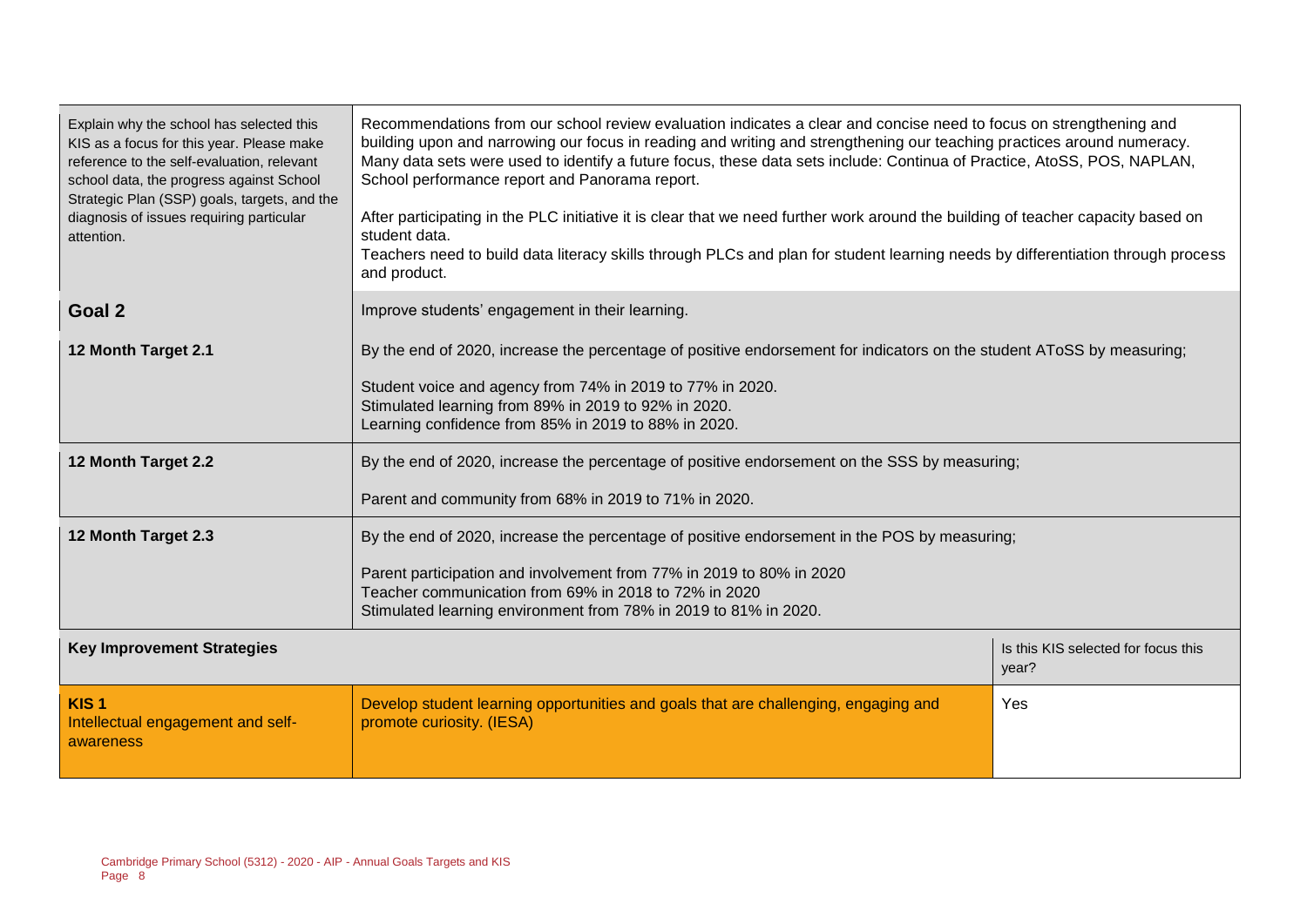| KIS <sub>2</sub><br>Intellectual engagement and self-<br>awareness                                                                                                                                                                                                                        | Develop a culture of high expectation for all students. (IESA)                                                                                                                                                                                                                                                                                                                                                                                                                                                                                                                                                                                                                                                                                                                                                                                                                                           | <b>Yes</b> |
|-------------------------------------------------------------------------------------------------------------------------------------------------------------------------------------------------------------------------------------------------------------------------------------------|----------------------------------------------------------------------------------------------------------------------------------------------------------------------------------------------------------------------------------------------------------------------------------------------------------------------------------------------------------------------------------------------------------------------------------------------------------------------------------------------------------------------------------------------------------------------------------------------------------------------------------------------------------------------------------------------------------------------------------------------------------------------------------------------------------------------------------------------------------------------------------------------------------|------------|
| KIS <sub>3</sub><br>Parents and carers as partners                                                                                                                                                                                                                                        | Strengthen partnerships with parents and the community that enhance students learning<br>at school and at home. (PCP)                                                                                                                                                                                                                                                                                                                                                                                                                                                                                                                                                                                                                                                                                                                                                                                    | <b>Yes</b> |
| Explain why the school has selected this<br>KIS as a focus for this year. Please make<br>reference to the self-evaluation, relevant<br>school data, the progress against School<br>Strategic Plan (SSP) goals, targets, and the<br>diagnosis of issues requiring particular<br>attention. | Recommendations from our school review evaluation indicates a clear and concise need to focus our attention on improving<br>student voice and building a sense of community with staff and families. Following an evaluation of a range of data sets, it was<br>identified that as a school we need to develop a whole school approach to setting high expectations for all and strengthen<br>partnerships with the parent community. Data sets used to identify our future focus include: AtoSS, POS, SOS and the<br>Continua of Practice.<br>From our continua of practice self evaluation we have identified that as a school we need to focus on<br>Students setting high expectations of themselves<br>Support and challenge students through setting goals, feedback and using a growth mindset<br>Engaging learning environment<br>Behaviour management toolbox<br>Building student relationships |            |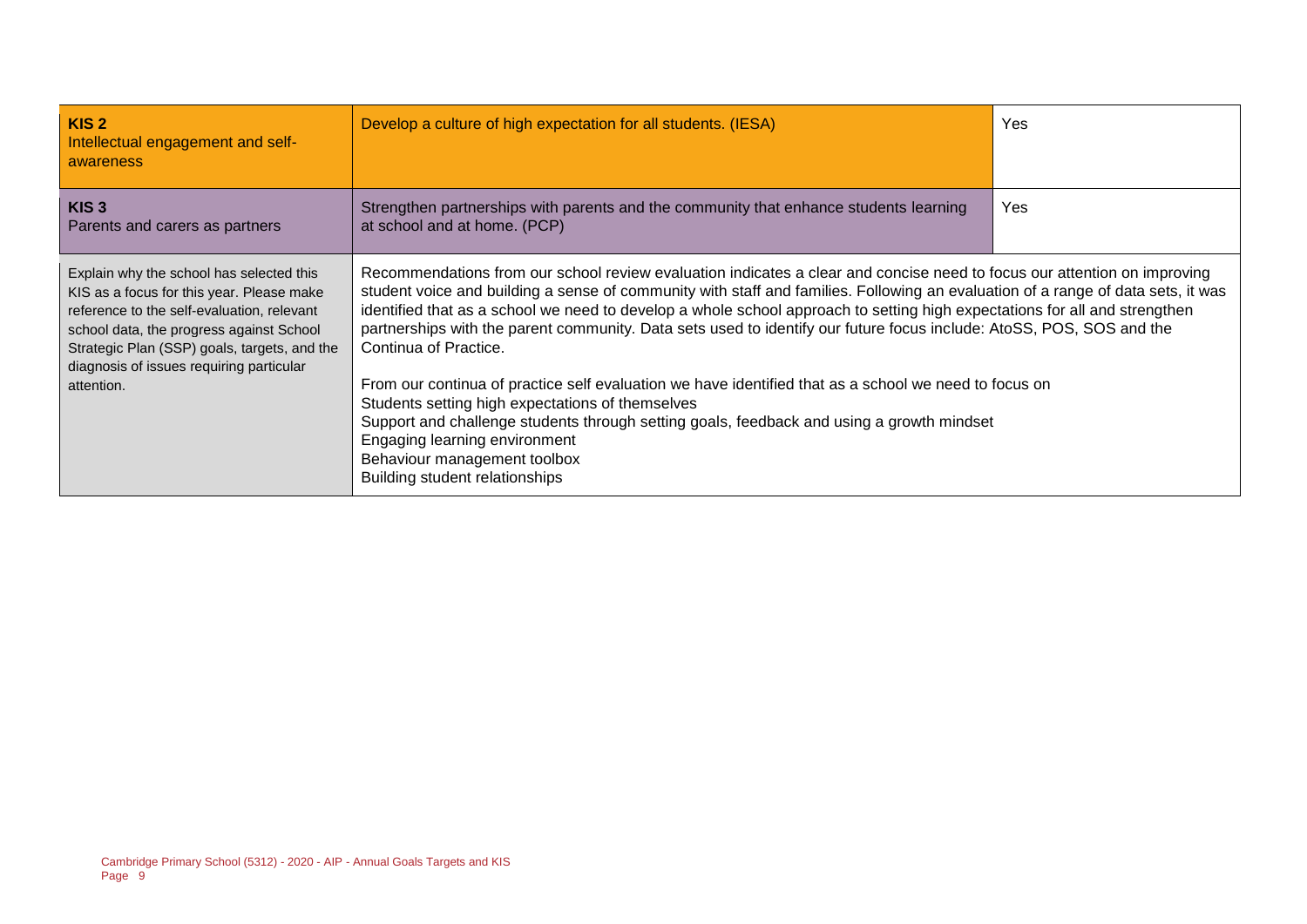# **Define Actions, Outcomes and Activities**

| Goal 1              | Improve student learning outcomes in Literacy and Numeracy.                                                                                                                                                                                                                                                                                  |  |  |  |  |  |
|---------------------|----------------------------------------------------------------------------------------------------------------------------------------------------------------------------------------------------------------------------------------------------------------------------------------------------------------------------------------------|--|--|--|--|--|
| 12 Month Target 1.1 | Reading - Increase the percentage of students showing high relative growth from 23% in 2019 to more than 26% in 2020. (This is<br>equivalent to approximately 36 students in 2020)                                                                                                                                                           |  |  |  |  |  |
|                     | Writing - Increase the percentage of students showing high relative growth from 21% in 2019 to more than 24% in 2020. (This is<br>equivalent to approximately 34 students in 2020)                                                                                                                                                           |  |  |  |  |  |
|                     | Numeracy - Increase the percentage of students showing high relative growth from 27% in 2019 to more than 30% in 2020. (This is<br>equivalent to approximately 42 students in 2020)                                                                                                                                                          |  |  |  |  |  |
| 12 Month Target 1.2 | Reading                                                                                                                                                                                                                                                                                                                                      |  |  |  |  |  |
|                     | Increase the number of students in the top two NAPLAN bands in Year 3 from 70% in 2019 to 73% in 2020. (This is equivalent to<br>approximately 95 students in 2019 and 117 students in 2020.)                                                                                                                                                |  |  |  |  |  |
|                     | Increase the number of students in the top two NAPLAN bands in Year 5 from 39% in 2019 to 42% in 2020. (This is equivalent to<br>approximately 51 students in 2019 and 63 students in 2020.)                                                                                                                                                 |  |  |  |  |  |
|                     | Writing                                                                                                                                                                                                                                                                                                                                      |  |  |  |  |  |
|                     | Increase the number of students in the top two NAPLAN bands in Year 3 from 64% in 2019 to 67% in 2020.<br>Increase the number of students in the top two NAPLAN bands in Year 5 from 20% in 2019 to 23% in 2020. (This is equivalent to<br>approximately 32 students in 2020)                                                                |  |  |  |  |  |
|                     | Numeracy                                                                                                                                                                                                                                                                                                                                     |  |  |  |  |  |
|                     | Increase the number of students in the top two NAPLAN bands in Year 3 from 57% in 2019 to 60% in 2020.<br>Increase the number of students in the top two NAPLAN bands in Year 5 from 34% in 2019 to 37% in 2020.<br>(This is an increase of 3% per year, this is equivalent of approximately 5 students increase per year or one per grade.) |  |  |  |  |  |
| 12 Month Target 1.3 | By 2020, decrease the variability between NAPLAN Writing results in Years 3 and 5 and teacher judgement data by comparing;                                                                                                                                                                                                                   |  |  |  |  |  |
|                     | Teacher judgement percentages of A-B with Writing NAPLAN results in the top two bands.                                                                                                                                                                                                                                                       |  |  |  |  |  |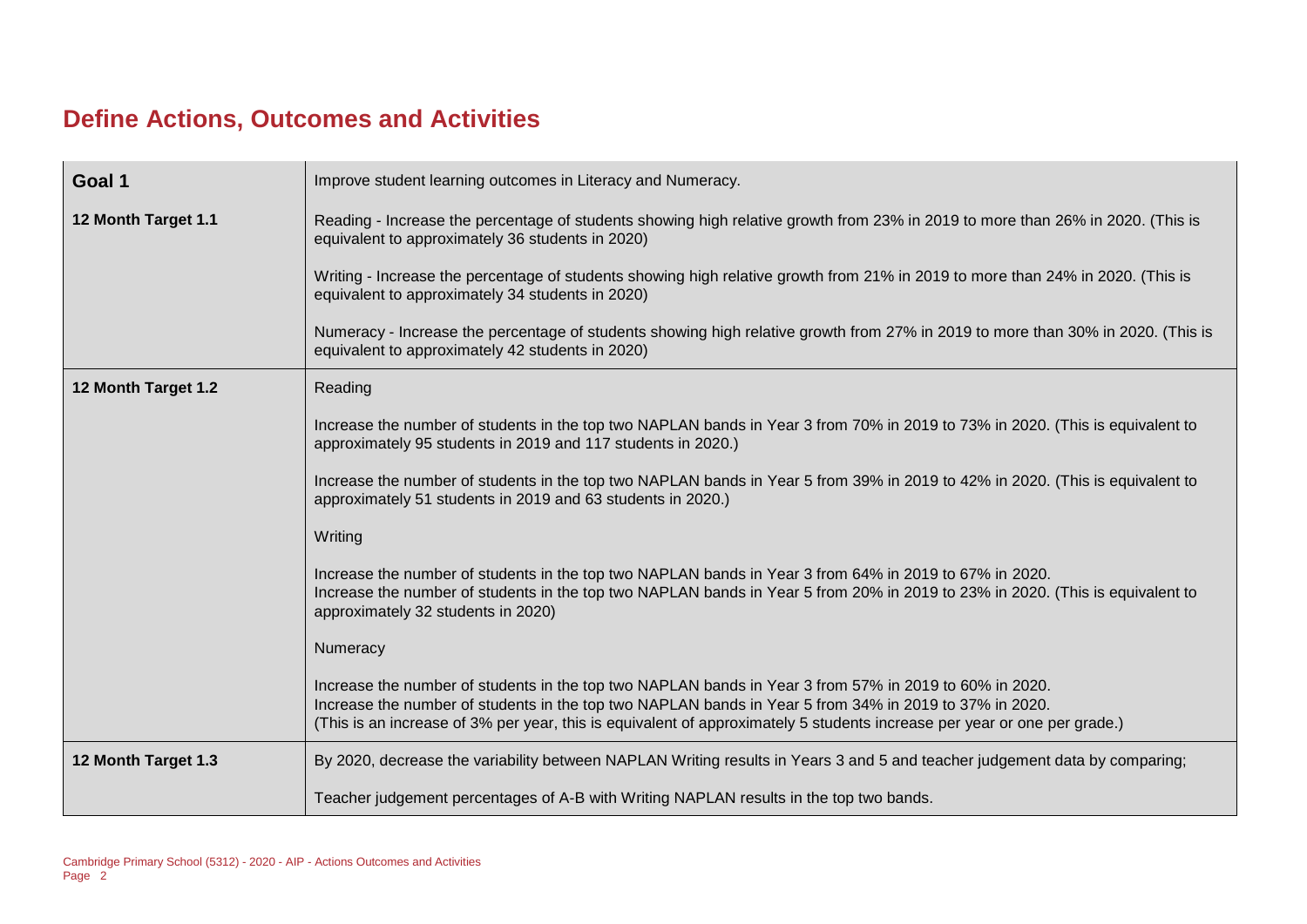|                                                                       | Teacher judgment percentages of D-E with NAPLAN results of the bottom two bands.                                                                                                                                                                                                                                                                                                                                                                                                                                                              |  |  |  |
|-----------------------------------------------------------------------|-----------------------------------------------------------------------------------------------------------------------------------------------------------------------------------------------------------------------------------------------------------------------------------------------------------------------------------------------------------------------------------------------------------------------------------------------------------------------------------------------------------------------------------------------|--|--|--|
| 12 Month Target 1.4                                                   | By the end of 2020, increase the percentage of positive endorsement for school climate factor scores on the Staff opinion Survey by<br>measuring;<br>Collective efficacy from 71% in 2019 to 74% in 2020.<br>Academic emphasis from 67% in 2019 to 70% in 2020<br>Teacher collaboration from 46% in 2019 to 49% in 2020.                                                                                                                                                                                                                      |  |  |  |
| KIS <sub>1</sub><br>Evidence-based high-impact<br>teaching strategies | Develop and consistently implement an agreed instructional model that is informed by evidence-based high impact teaching<br>strategies. (EHITS)                                                                                                                                                                                                                                                                                                                                                                                               |  |  |  |
| <b>Actions</b>                                                        | Enhance teacher capacity to implement the instructional model that will meet the needs of all students                                                                                                                                                                                                                                                                                                                                                                                                                                        |  |  |  |
| Outcomes                                                              | Teachers will:<br>- understand and explicitly use the instructional model<br>- engage in regular conversations about the instructional model<br>- use PLC time to evaluate the impact of teaching on student learning outcomes<br>give and receive feedback<br>Leaders will:<br>- conduct learning walks to monitor consistency of implementation<br>- use multiple sources of evidence to track implementation of our instructional model<br>- co lead professional learning around the consistent implementation of the instructional model |  |  |  |
| <b>Success Indicators</b>                                             | Teachers will provide:<br>- lessons planned<br>- notes from learning walks<br>- PLC minutes<br>Leaders will provide:<br>- evidence of delivered professional learning                                                                                                                                                                                                                                                                                                                                                                         |  |  |  |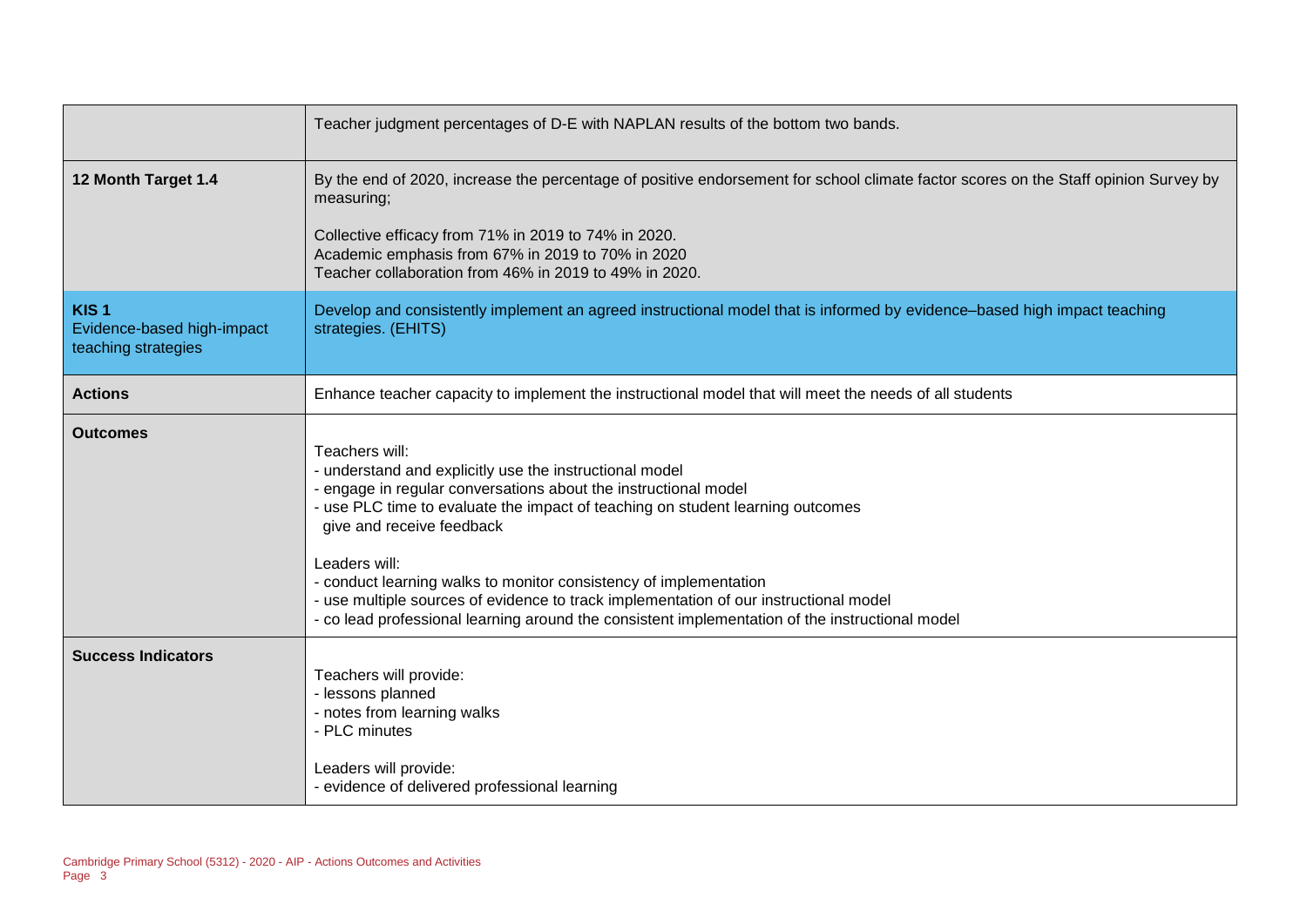|                                                   | - notes from learning walks/observations<br>- survey data, observations or other evidence related to the instructional model                                                                                                                                                                                                                                                                                                                                                                                                                                                                                                                                                                                                                                                                                       |                                                                                             |                                 |                                  |                                                 |
|---------------------------------------------------|--------------------------------------------------------------------------------------------------------------------------------------------------------------------------------------------------------------------------------------------------------------------------------------------------------------------------------------------------------------------------------------------------------------------------------------------------------------------------------------------------------------------------------------------------------------------------------------------------------------------------------------------------------------------------------------------------------------------------------------------------------------------------------------------------------------------|---------------------------------------------------------------------------------------------|---------------------------------|----------------------------------|-------------------------------------------------|
| <b>Activities and Milestones</b>                  |                                                                                                                                                                                                                                                                                                                                                                                                                                                                                                                                                                                                                                                                                                                                                                                                                    | Who                                                                                         | Is this a PL<br><b>Priority</b> | When                             | <b>Budget</b>                                   |
| Develop and implement Learning Walks              |                                                                                                                                                                                                                                                                                                                                                                                                                                                                                                                                                                                                                                                                                                                                                                                                                    | $\triangleright$ Leadership Team                                                            | $\overline{M}$ PLP<br>Priority  | from:<br>Term 1<br>to:<br>Term 4 | \$0.00<br>$\Box$ Equity funding will<br>be used |
| Professional learning                             |                                                                                                                                                                                                                                                                                                                                                                                                                                                                                                                                                                                                                                                                                                                                                                                                                    | $\triangleright$ Leadership Team                                                            | $\overline{M}$ PLP<br>Priority  | from:<br>Term 1<br>to:<br>Term 2 | \$0.00<br>$\Box$ Equity funding will<br>be used |
| KIS <sub>2</sub><br>Evaluating impact on learning | Build leadership and teacher capacity to identify and plan for student learning needs and evaluate the impact of teaching practices<br>through professional learning communities. (EIL)                                                                                                                                                                                                                                                                                                                                                                                                                                                                                                                                                                                                                            |                                                                                             |                                 |                                  |                                                 |
| <b>Actions</b>                                    |                                                                                                                                                                                                                                                                                                                                                                                                                                                                                                                                                                                                                                                                                                                                                                                                                    | Implement Professional Learning Communities at Cambridge Primary School to a high standard. |                                 |                                  |                                                 |
| <b>Outcomes</b>                                   | Students will:<br>- clearly articulate the learning intention and the differentiated success criteria<br>- articulate their learning goals and use flexible strategies and identify when they have achieved it.<br>Teachers will:<br>- collectively engage in the inquiry cycle<br>- embed a shared understanding of an effective PLC model<br>- engage in professional reading to support inquiry cycles<br>- use class and cohort data to identify learning needs of every student<br>- ensure student friendly LI and SC are displayed for each lesson, including specialist teachers<br>- engage in peer observations<br>- show evidence of differentiation of process and product in work programs, including specialist teachers<br>- ensure all students have a learning goal for reading, writing and math |                                                                                             |                                 |                                  |                                                 |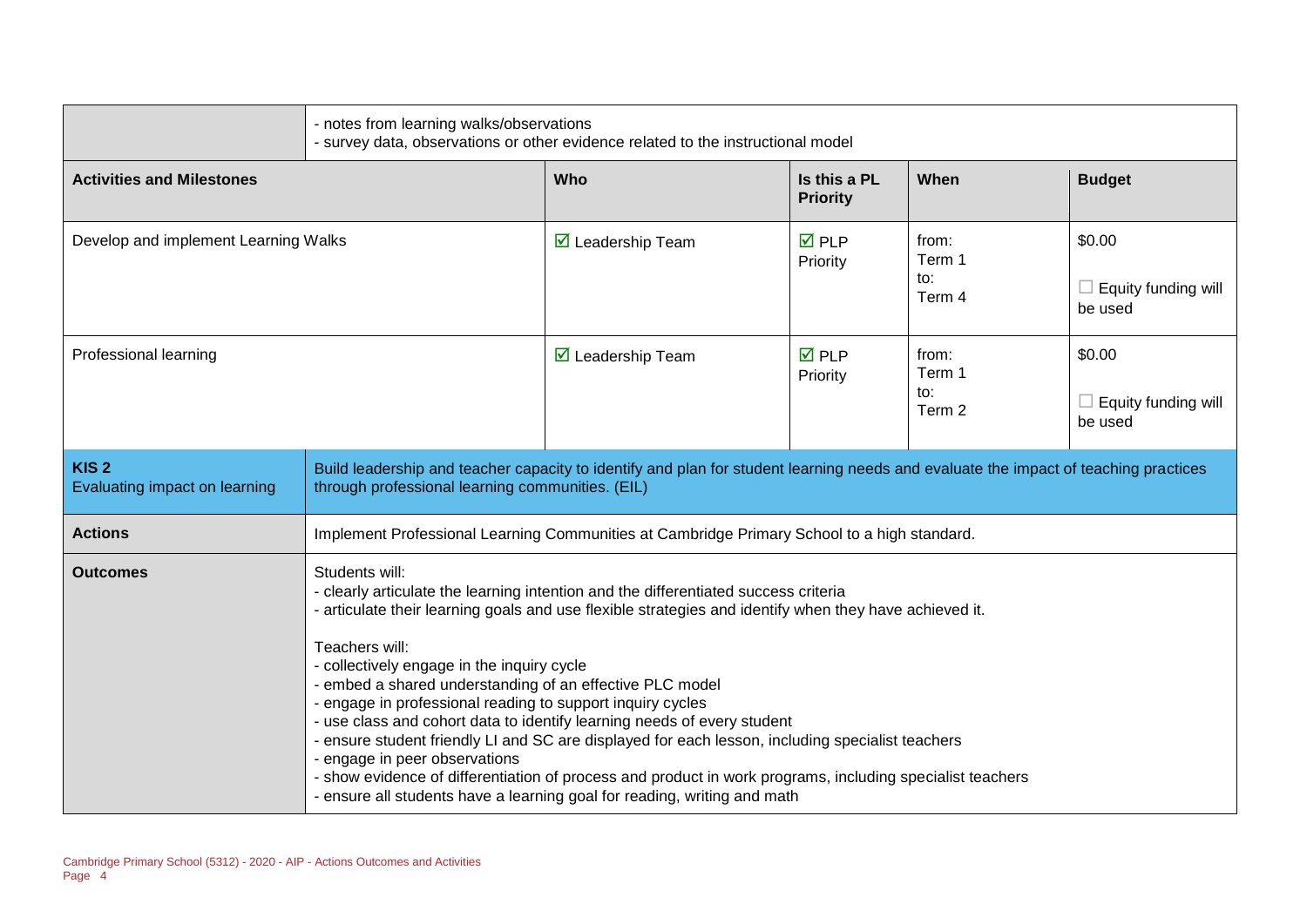|                                      | - provide timely and specific feedback<br>- use formative assessment to track student progress.<br>Leaders will:<br>- ensure team collaboration time is protected and allocated to a two hour block<br>- support PLC leaders with the implementation of the inquiry cycle<br>- develop a professional learning calendar<br>- continue to fine tune and refine the coaching strategy<br>- build the capacity of PLC leaders to ensure there is a consistent implementation to the inquiry cycle<br>- conduct learning walks and provide purposeful feedback<br>- evaluate and review the collection of data processes and management<br>- embed a shared understanding of an effective PLC model<br>- develop clear protocols and processes around curriculum planning |                                                                                                    |                                 |                                  |                                          |
|--------------------------------------|-----------------------------------------------------------------------------------------------------------------------------------------------------------------------------------------------------------------------------------------------------------------------------------------------------------------------------------------------------------------------------------------------------------------------------------------------------------------------------------------------------------------------------------------------------------------------------------------------------------------------------------------------------------------------------------------------------------------------------------------------------------------------|----------------------------------------------------------------------------------------------------|---------------------------------|----------------------------------|------------------------------------------|
| <b>Success Indicators</b>            | Teachers will:<br>- provide PLC notes/minutes<br>- participate in peer observations<br>- provide peer observation feedback forms as evidence<br>- differentiated work programs<br>Leaders will:<br>- provide survey data, observations and other evidence related to PLC implementation<br>- present notes/records of conversations where feedback has been given<br>- develop a highly effective collaborative partnership with the link school<br>- implement the PLC evidence-based inquiry approach with an initial focus on improving student outcomes in Reading<br>- embed a shared understanding of an effective PLC model                                                                                                                                    |                                                                                                    |                                 |                                  |                                          |
| <b>Activities and Milestones</b>     |                                                                                                                                                                                                                                                                                                                                                                                                                                                                                                                                                                                                                                                                                                                                                                       | Who                                                                                                | Is this a PL<br><b>Priority</b> | When                             | <b>Budget</b>                            |
| PL around the inquiry cycle for PLCs |                                                                                                                                                                                                                                                                                                                                                                                                                                                                                                                                                                                                                                                                                                                                                                       | ☑ Assistant Principal<br>$\triangleright$ Leading Teacher(s)<br>$\overline{\boxtimes}$ PLC Leaders | $\overline{M}$ PLP<br>Priority  | from:<br>Term 1<br>to:<br>Term 4 | \$0.00<br>Equity funding will<br>be used |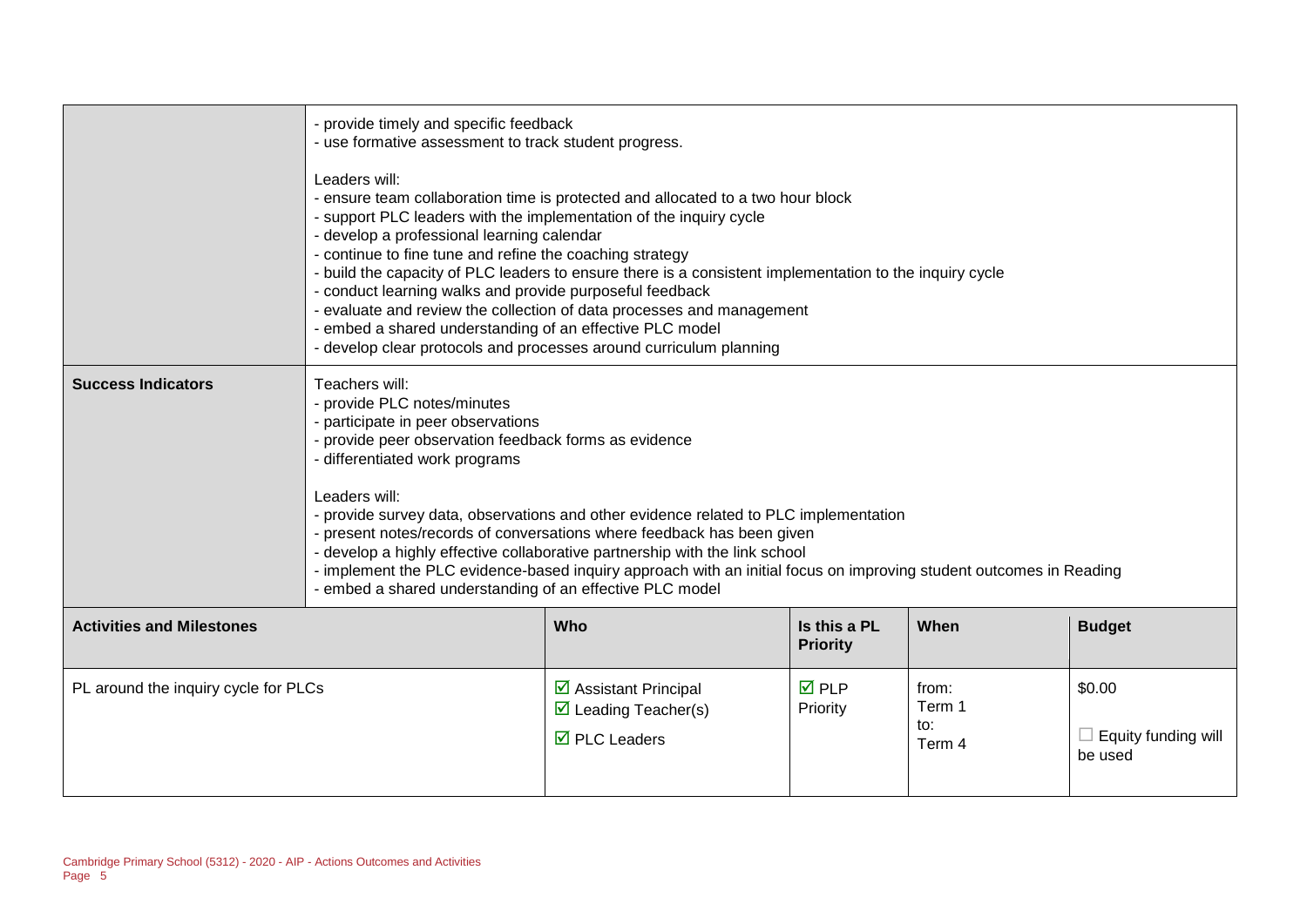| PL around Data Literacy                |                                                                                                                                                                                                                                                                                                    | $\triangleright$ Assistant Principal<br>$\triangleright$ Leading Teacher(s)   | $\overline{M}$ PLP<br>Priority | from:<br>Term 1<br>to:<br>Term 3 | \$0.00<br>$\Box$ Equity funding will<br>be used                       |
|----------------------------------------|----------------------------------------------------------------------------------------------------------------------------------------------------------------------------------------------------------------------------------------------------------------------------------------------------|-------------------------------------------------------------------------------|--------------------------------|----------------------------------|-----------------------------------------------------------------------|
| Peer Observations to support PDP goals |                                                                                                                                                                                                                                                                                                    | $\overline{\mathbf{M}}$ Teacher(s)                                            | $\square$ PLP<br>Priority      | from:<br>Term 1<br>to:<br>Term 4 | \$0.00<br>$\Box$ Equity funding will<br>be used                       |
| <b>Learning Walks</b>                  |                                                                                                                                                                                                                                                                                                    | $\overline{\mathbf{M}}$ Leadership Team<br>$\overline{\mathbf{M}}$ Teacher(s) | $\square$ PLP<br>Priority      | from:<br>Term 1<br>to:<br>Term 4 | \$0.00<br>Equity funding will<br>be used                              |
| Open Classrooms - Literacy             |                                                                                                                                                                                                                                                                                                    | $\triangleright$ Learning Specialist(s)<br>$\overline{\mathbf{M}}$ Teacher(s) | $\Box$ PLP<br>Priority         | from:<br>Term 1<br>to:<br>Term 4 | \$10,000.00<br>$\triangleright$ Equity funding will<br>be used        |
| Open Classrooms - Numeracy             |                                                                                                                                                                                                                                                                                                    | $\triangleright$ Learning Specialist(s)<br>$\overline{\mathbf{M}}$ Teacher(s) | $\square$ PLP<br>Priority      | from:<br>Term 1<br>to:<br>Term 4 | \$10,000.00<br>$\overline{\mathbf{M}}$ Equity funding will<br>be used |
| Goal 2                                 | Improve students' engagement in their learning.                                                                                                                                                                                                                                                    |                                                                               |                                |                                  |                                                                       |
| 12 Month Target 2.1                    | By the end of 2020, increase the percentage of positive endorsement for indicators on the student AToSS by measuring;<br>Student voice and agency from 74% in 2019 to 77% in 2020.<br>Stimulated learning from 89% in 2019 to 92% in 2020.<br>Learning confidence from 85% in 2019 to 88% in 2020. |                                                                               |                                |                                  |                                                                       |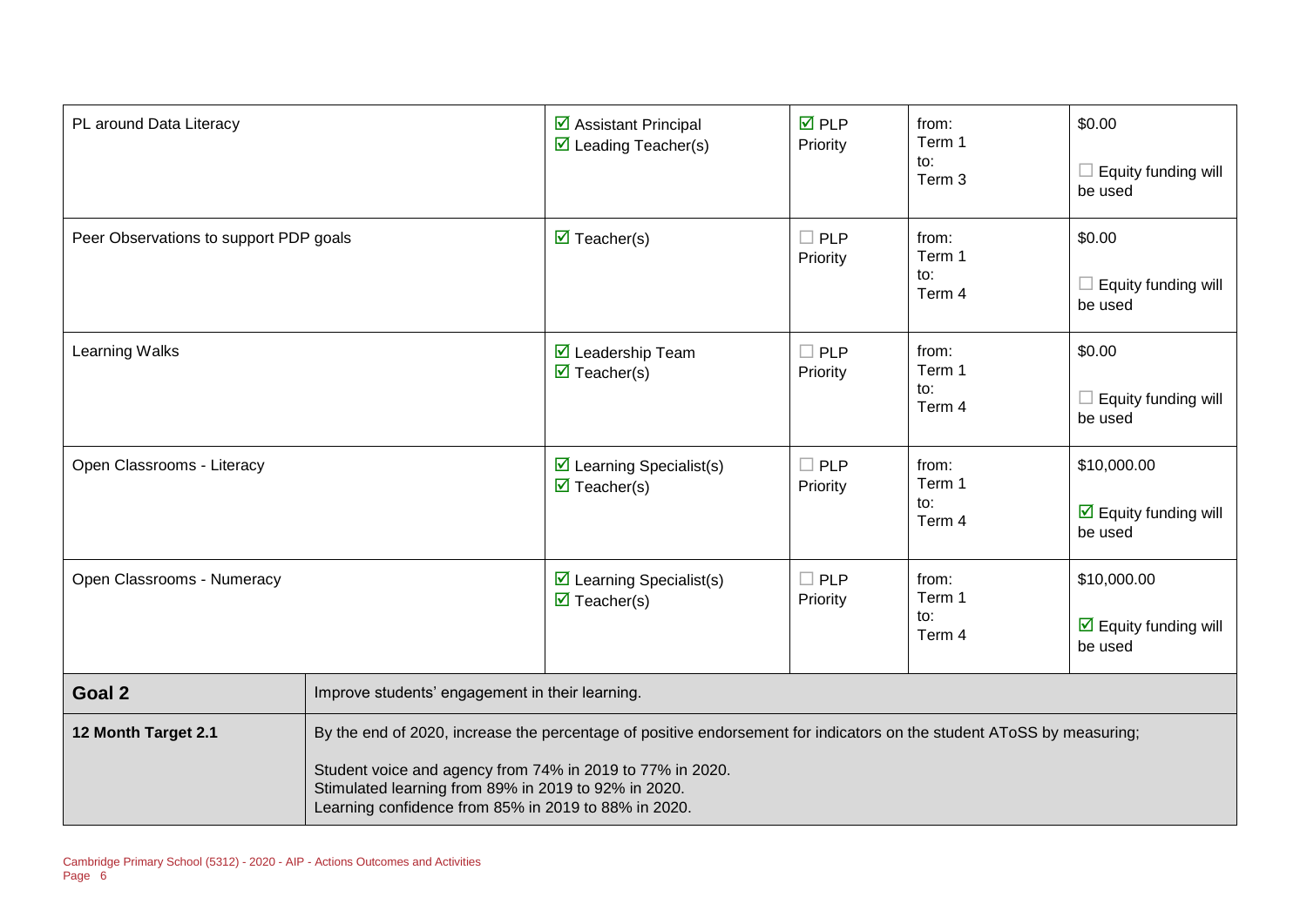| 12 Month Target 2.2                                               | By the end of 2020, increase the percentage of positive endorsement on the SSS by measuring;                                                                                                                                                                                                                                                                                                                                                                                                                                                                 |
|-------------------------------------------------------------------|--------------------------------------------------------------------------------------------------------------------------------------------------------------------------------------------------------------------------------------------------------------------------------------------------------------------------------------------------------------------------------------------------------------------------------------------------------------------------------------------------------------------------------------------------------------|
|                                                                   | Parent and community from 68% in 2019 to 71% in 2020.                                                                                                                                                                                                                                                                                                                                                                                                                                                                                                        |
| 12 Month Target 2.3                                               | By the end of 2020, increase the percentage of positive endorsement in the POS by measuring;                                                                                                                                                                                                                                                                                                                                                                                                                                                                 |
|                                                                   | Parent participation and involvement from 77% in 2019 to 80% in 2020<br>Teacher communication from 69% in 2018 to 72% in 2020<br>Stimulated learning environment from 78% in 2019 to 81% in 2020.                                                                                                                                                                                                                                                                                                                                                            |
| KIS <sub>1</sub><br>Intellectual engagement and<br>self-awareness | Develop student learning opportunities and goals that are challenging, engaging and promote curiosity. (IESA)                                                                                                                                                                                                                                                                                                                                                                                                                                                |
| <b>Actions</b>                                                    | Develop students as active and empowered learners                                                                                                                                                                                                                                                                                                                                                                                                                                                                                                            |
|                                                                   | Identify opportunities to activate goal setting in learning                                                                                                                                                                                                                                                                                                                                                                                                                                                                                                  |
| <b>Outcomes</b>                                                   | Students will:<br>- track progress against individual learning goals<br>- identify specific examples of their goals in their learning<br>- articulate their learning, next steps and why.<br>Teachers will:<br>- explicitly teach students to set and track progress against individual learning goals<br>- work within their PLC to integrate opportunities for students to seek feedback with their learning goals<br>Leaders will:<br>- provide PL around SMART goals<br>- engage in one on one conversations around learning goals during learning walks |
| <b>Success Indicators</b>                                         | Students will:<br>- use student learning goal tracker<br>- show evidence of achieving goals<br>Teachers will:                                                                                                                                                                                                                                                                                                                                                                                                                                                |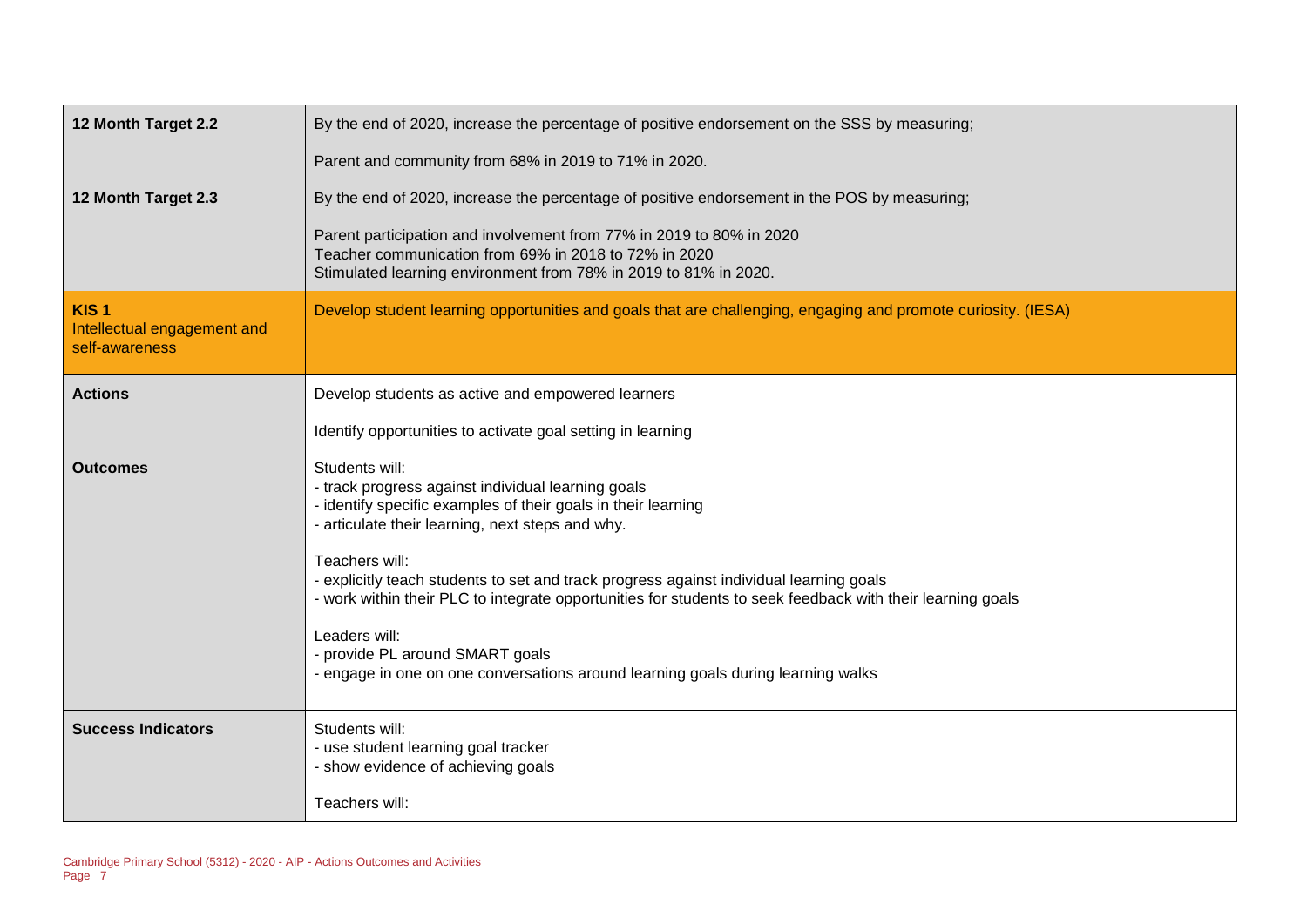|                                                                   | - conference notes from individual conferences with students<br>Leaders will:<br>- conduct learning walks<br>- notes from learning walks                                                                                                                                                                                                                     | - document set goals and goals achieved by students through anecdotal notes                                                                                                                                                  |                                 |                                  |                                                 |  |
|-------------------------------------------------------------------|--------------------------------------------------------------------------------------------------------------------------------------------------------------------------------------------------------------------------------------------------------------------------------------------------------------------------------------------------------------|------------------------------------------------------------------------------------------------------------------------------------------------------------------------------------------------------------------------------|---------------------------------|----------------------------------|-------------------------------------------------|--|
| <b>Activities and Milestones</b>                                  |                                                                                                                                                                                                                                                                                                                                                              | Who                                                                                                                                                                                                                          | Is this a PL<br><b>Priority</b> | When                             | <b>Budget</b>                                   |  |
| PL around SMART goals                                             |                                                                                                                                                                                                                                                                                                                                                              | $\triangledown$ Leadership Team                                                                                                                                                                                              | $\Box$ PLP<br>Priority          | from:<br>Term 1<br>to:<br>Term 2 | \$0.00<br>$\Box$ Equity funding will<br>be used |  |
| KIS <sub>2</sub><br>Intellectual engagement and<br>self-awareness | Develop a culture of high expectation for all students. (IESA)                                                                                                                                                                                                                                                                                               |                                                                                                                                                                                                                              |                                 |                                  |                                                 |  |
| <b>Actions</b>                                                    |                                                                                                                                                                                                                                                                                                                                                              | Develop a shared understanding of high expectations at Cambridge Primary School<br>Identify opportunities to activate high expectations for all students                                                                     |                                 |                                  |                                                 |  |
| Outcomes                                                          | Students will:<br>- articulate the school values and expectations in classrooms and non-classroom settings<br>- use consistent language across the school<br>- use a range of strategies to self-regulate and problem solve<br>- set meaningful learning goals and monitor their progress<br>- engage and negotiate in learning tasks and school activities. |                                                                                                                                                                                                                              |                                 |                                  |                                                 |  |
|                                                                   | Teachers will:<br>- use common language throughout the school                                                                                                                                                                                                                                                                                                | - explicitly teach school values and expectations in the classroom setting<br>- build student voice and agency into classroom programs and practice<br>- empower students to set high expectations and with a growth mindset |                                 |                                  |                                                 |  |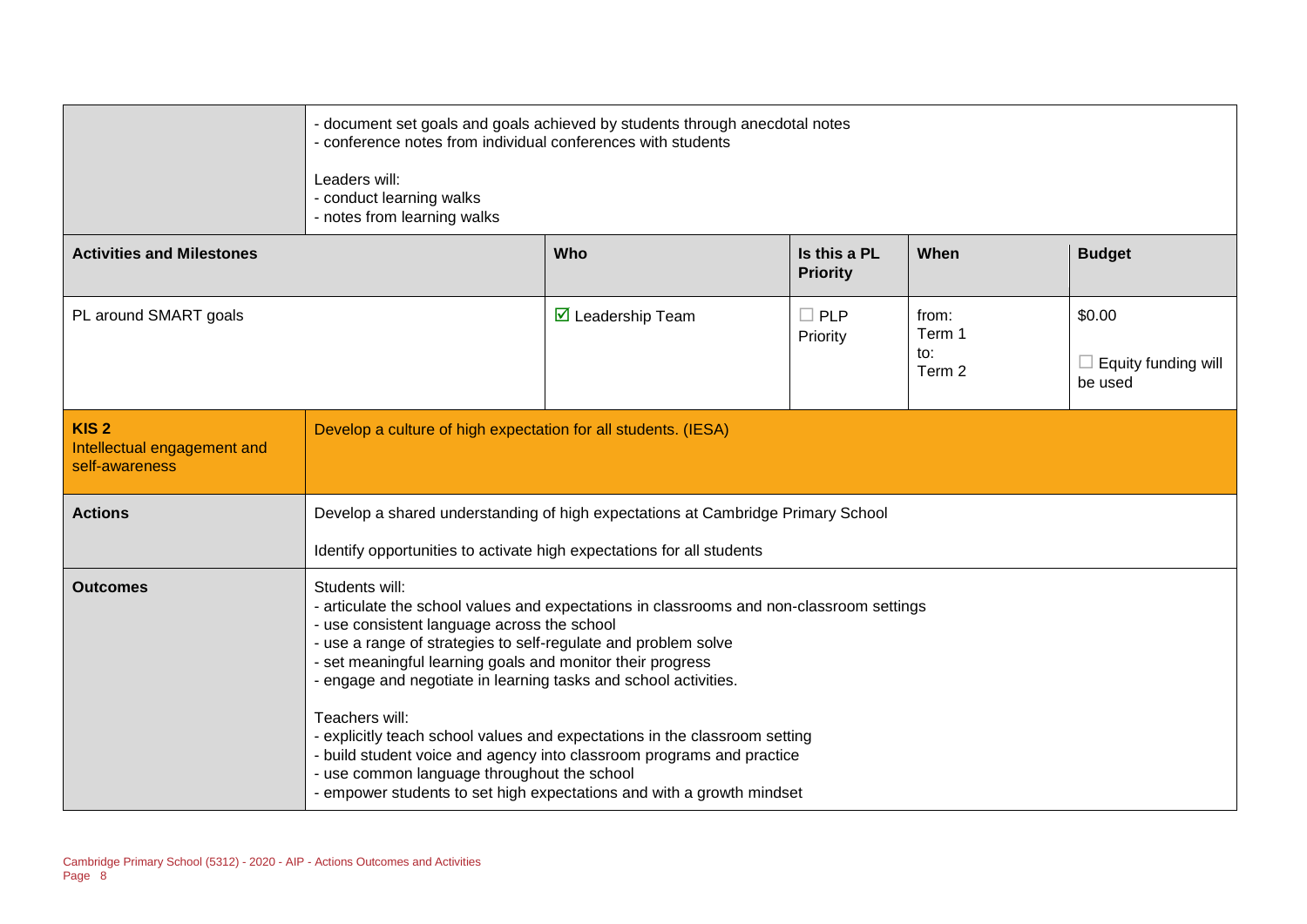|                                                   | - set meaningful learning goals and monitor and assess their students progress<br>- set high expectations of self and others.<br>Leaders will:<br>- develop whole school professional learning around school values and high expectations<br>- develop a visual representation which incorporates our school values and encapsulates high expectations that motivate and<br>empower student voice/agency<br>- maintain and evaluate the whole school 'growth mindset' approach<br>- observe a consistent language and use of strategies across the school<br>- build capacity of staff on culture that is focused on improving student voice, agency and high expectations<br>- engage in learning walks and facilitate feedback forums to develop staff growth and reflection in professional practice<br>- collaborate with staff, students and the community to foster and develop student voice and agency. |                                                               |                                 |                                  |                                          |
|---------------------------------------------------|-----------------------------------------------------------------------------------------------------------------------------------------------------------------------------------------------------------------------------------------------------------------------------------------------------------------------------------------------------------------------------------------------------------------------------------------------------------------------------------------------------------------------------------------------------------------------------------------------------------------------------------------------------------------------------------------------------------------------------------------------------------------------------------------------------------------------------------------------------------------------------------------------------------------|---------------------------------------------------------------|---------------------------------|----------------------------------|------------------------------------------|
| <b>Success Indicators</b>                         | AToSS, SSS, POS, Peer Observations, Learning Walks, Student Learning Goals, Incident Data, Teacher Judgement, NAPLAN<br>results, Prep to 2 School based AToSS<br>Teachers will:<br>- provide teacher planners<br>- present notes from goal setting conversations<br>- present student learning goal trackers<br>Leaders will:<br>- provide a visual representation of high expectations<br>- collate and present student surveys<br>- provide staff PDPs                                                                                                                                                                                                                                                                                                                                                                                                                                                        |                                                               |                                 |                                  |                                          |
| <b>Activities and Milestones</b>                  |                                                                                                                                                                                                                                                                                                                                                                                                                                                                                                                                                                                                                                                                                                                                                                                                                                                                                                                 | Who                                                           | Is this a PL<br><b>Priority</b> | When                             | <b>Budget</b>                            |
| PL of School Culture/Values and High Expectations |                                                                                                                                                                                                                                                                                                                                                                                                                                                                                                                                                                                                                                                                                                                                                                                                                                                                                                                 | $\triangledown$ Leadership Team<br>$\triangleright$ Principal | <b>☑</b> PLP<br>Priority        | from:<br>Term 1<br>to:<br>Term 3 | \$0.00<br>Equity funding will<br>be used |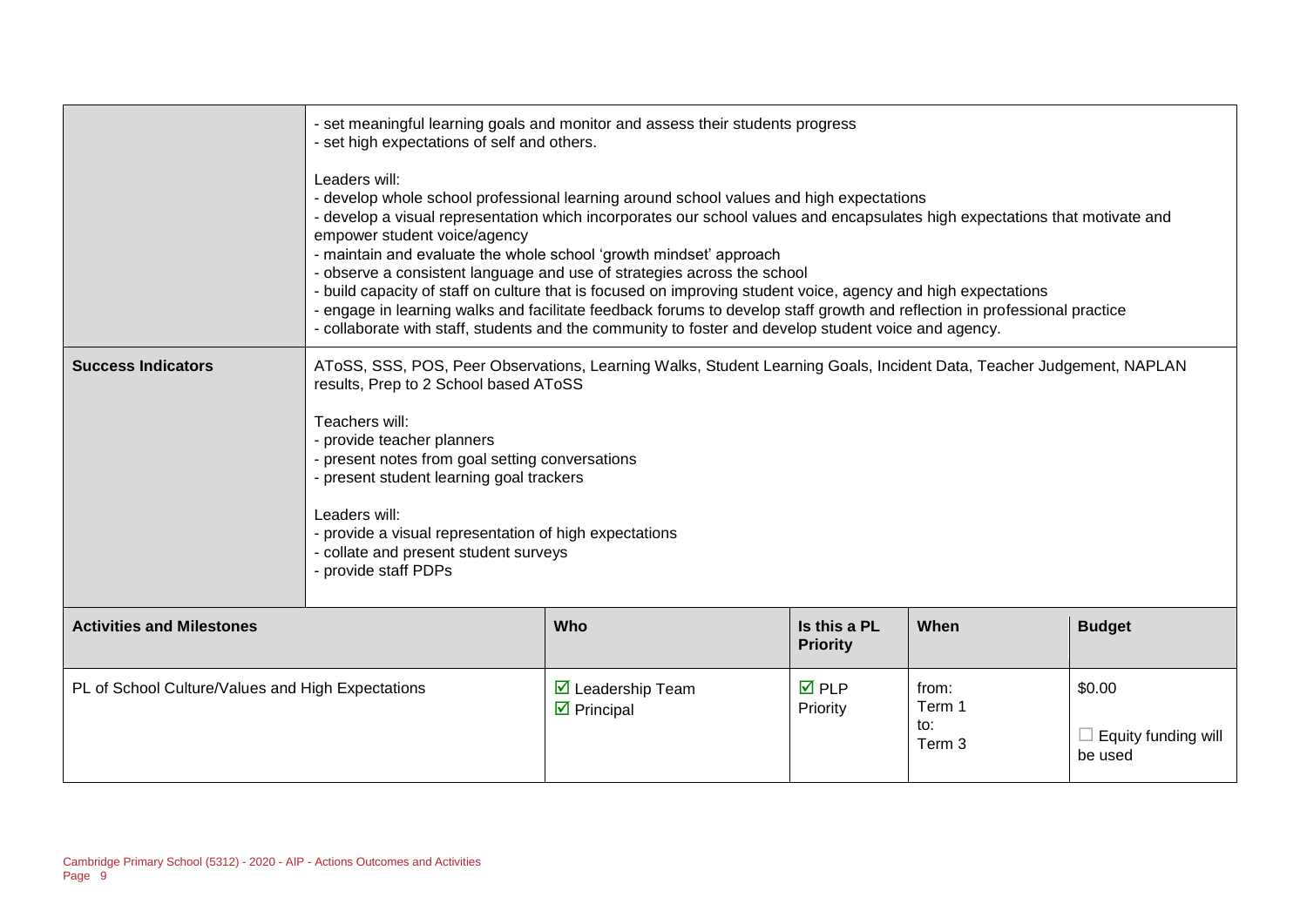| Learning Walks                                     | $\triangledown$ Leadership Team<br>$\overline{\mathbf{M}}$ Teacher(s)                                                                                                                         | $\overline{M}$ PLP<br>Priority | from:<br>Term 1<br>to:<br>Term 4 | \$0.00<br>Equity funding will<br>be used                              |
|----------------------------------------------------|-----------------------------------------------------------------------------------------------------------------------------------------------------------------------------------------------|--------------------------------|----------------------------------|-----------------------------------------------------------------------|
| Peer Observations - feedback focus                 | $\overline{\mathbf{M}}$ Teacher(s)                                                                                                                                                            | $\overline{M}$ PLP<br>Priority | from:<br>Term 2<br>to:<br>Term 4 | \$0.00<br>Equity funding will<br>be used                              |
| PL Student Voice and Agency                        | ☑ Assistant Principal<br>$\triangleright$ Leading Teacher(s)                                                                                                                                  | $\Box$ PLP<br>Priority         | from:<br>Term 1<br>to:<br>Term 4 | \$12,000.00<br>$\overline{\mathbf{y}}$ Equity funding will<br>be used |
| <b>PL Learning Goals</b>                           | $\triangledown$ Leadership Team<br>$\triangleright$ Leading Teacher(s)<br>$\triangleright$ Learning Specialist(s)<br>$\overline{\boxtimes}$ PLC Leaders<br>$\overline{\mathbf{M}}$ Teacher(s) | $\Box$ PLP<br>Priority         | from:<br>Term 1<br>to:<br>Term 4 | \$0.00<br>Equity funding will<br>be used                              |
| PL Growth mindset                                  | $\triangledown$ Leadership Team<br>$\overline{\mathbf{M}}$ Teacher(s)                                                                                                                         | $\square$ PLP<br>Priority      | from:<br>Term 2<br>to:<br>Term 3 | \$4,000.00<br>Equity funding will<br>be used                          |
| KIS <sub>3</sub><br>Parents and carers as partners | Strengthen partnerships with parents and the community that enhance students learning at school and at home. (PCP)                                                                            |                                |                                  |                                                                       |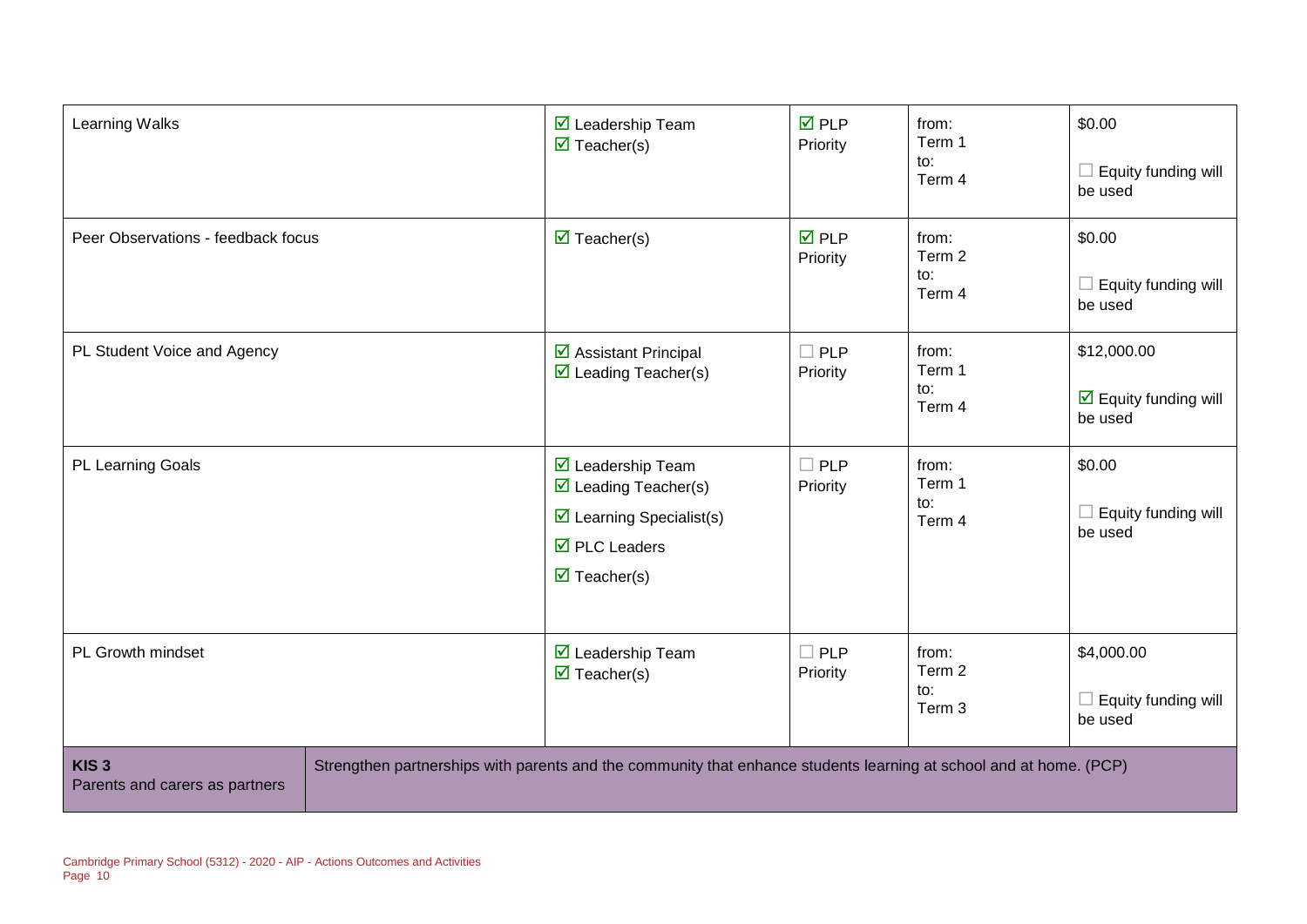| <b>Actions</b>                   |                                                                                | Implement strategies and processes to encourage and empower parents, carers and community members to engage in the school.                                                                                                                                                                                                             |                                 |                                  |                                                 |  |
|----------------------------------|--------------------------------------------------------------------------------|----------------------------------------------------------------------------------------------------------------------------------------------------------------------------------------------------------------------------------------------------------------------------------------------------------------------------------------|---------------------------------|----------------------------------|-------------------------------------------------|--|
| <b>Outcomes</b>                  | Teachers will:<br>Leaders will:                                                | - open their classroom to the community at scheduled times<br>- explore IT solutions to engage parents in classroom happenings<br>- be visible and communicate with the wider community<br>- deliver PL (high expectations, parent helpers course, information evenings, academic)<br>- invite the community through a range of forums |                                 |                                  |                                                 |  |
| <b>Success Indicators</b>        | Teachers will:<br>Leaders will:<br>- survey parent participation<br>- POS data | - collect parent signatures when they sign in to attend open classrooms<br>- have an IT solution for their classroom                                                                                                                                                                                                                   |                                 |                                  |                                                 |  |
| <b>Activities and Milestones</b> |                                                                                | Who                                                                                                                                                                                                                                                                                                                                    | Is this a PL<br><b>Priority</b> | When                             | <b>Budget</b>                                   |  |
| <b>Parent Helpers Course</b>     |                                                                                | $\triangleright$ Assistant Principal                                                                                                                                                                                                                                                                                                   | $\Box$ PLP<br>Priority          | from:<br>Term 1<br>to:<br>Term 1 | \$0.00<br>$\Box$ Equity funding will<br>be used |  |
| Open Classrooms                  |                                                                                | $\overline{\mathsf{M}}$ All Staff                                                                                                                                                                                                                                                                                                      | $\Box$ PLP<br>Priority          | from:<br>Term 1<br>to:<br>Term 4 | \$0.00<br>$\Box$ Equity funding will<br>be used |  |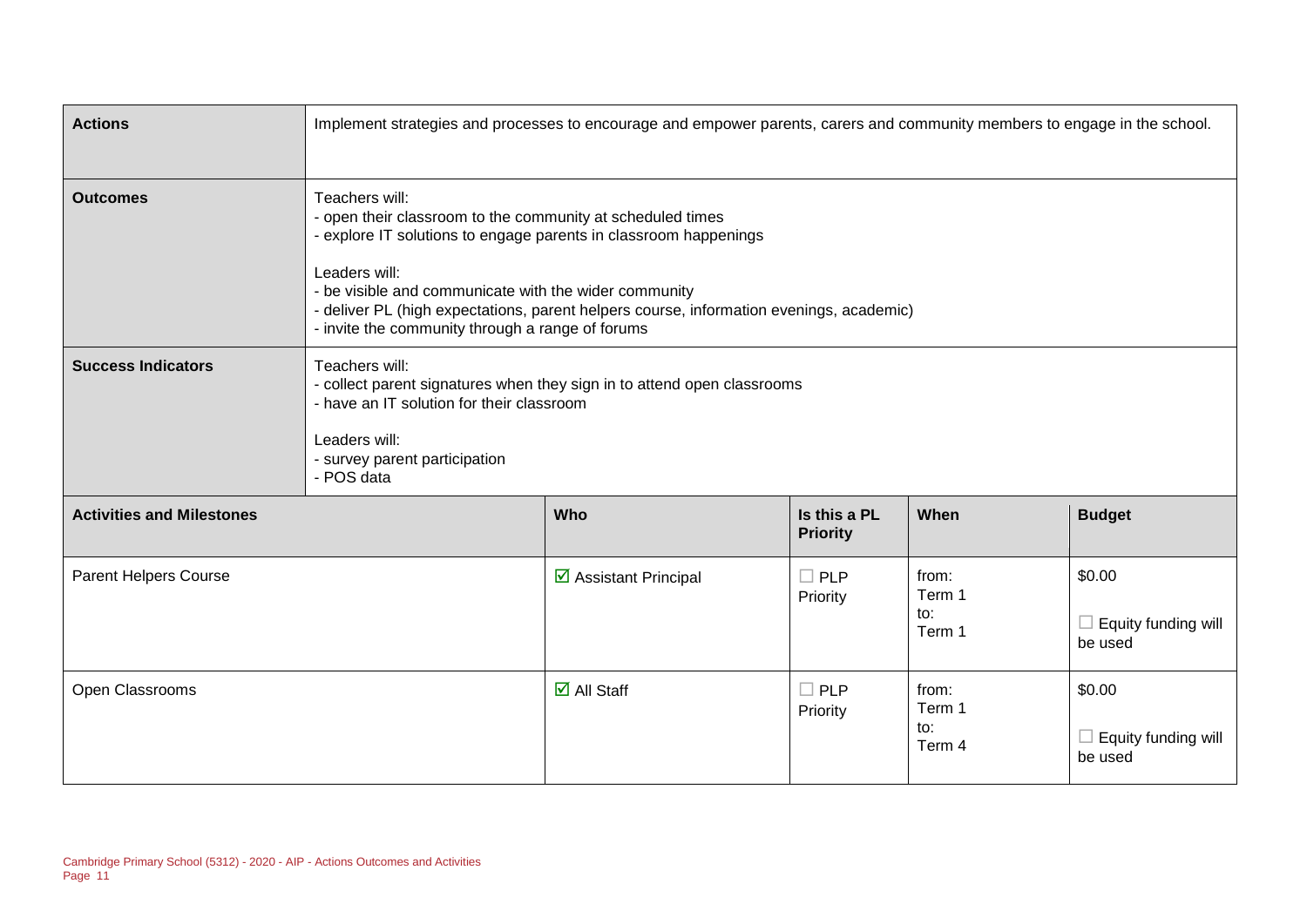| \$0.00<br>$\overline{\mathsf{M}}$ All Staff<br><b>Professional Learning</b><br><b>PLP</b><br>from:<br>Term 1<br>Priority<br>to:<br>$\mathbb I$ Equity funding will<br>Term 4<br>be used |
|-----------------------------------------------------------------------------------------------------------------------------------------------------------------------------------------|
|-----------------------------------------------------------------------------------------------------------------------------------------------------------------------------------------|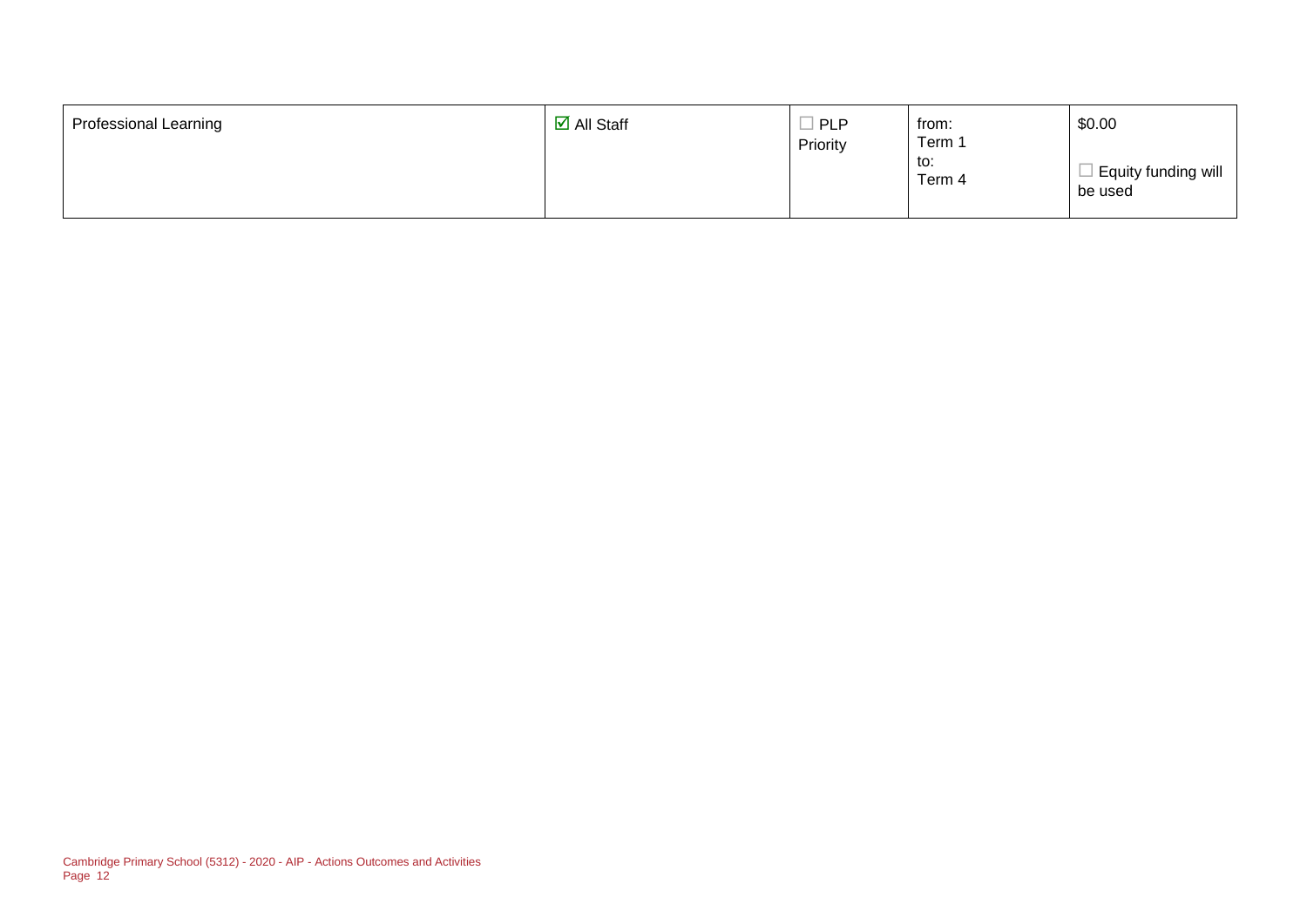# **Equity Funding Planner**

#### Equity Spending Totals

| Category                                                 | <b>Total proposed</b><br>budget $($)$ | Spend $($)$ |
|----------------------------------------------------------|---------------------------------------|-------------|
| Equity funding associated with Activities and Milestones | \$32,000.00                           | \$33,000.00 |
| <b>Additional Equity funding</b>                         | \$0.00                                | \$0.00      |
| <b>Grand Total</b>                                       | \$32,000.00                           | \$33,000.00 |

#### Activities and Milestones

| <b>Activities and Milestones</b> | When                             | Category                                                                                                                         | <b>Total proposed</b><br>budget (\$) | Equity Spend (\$) |
|----------------------------------|----------------------------------|----------------------------------------------------------------------------------------------------------------------------------|--------------------------------------|-------------------|
| Open Classrooms - Literacy       | from:<br>Term 1<br>to:<br>Term 4 | $\triangleright$ School-based staffing                                                                                           | \$10,000.00                          | \$11,000.00       |
| Open Classrooms - Numeracy       | from:<br>Term 1<br>to:<br>Term 4 | $\boxdot$ School-based staffing<br>$\overline{M}$ CRT                                                                            | \$10,000.00                          | \$11,000.00       |
| PL Student Voice and Agency      | from:<br>Term 1<br>to:<br>Term 4 | $\triangleright$ School-based staffing<br>$\boxed{\triangle}$ Teaching and learning programs and<br>resources<br>$\boxtimes$ CRT | \$12,000.00                          | \$11,000.00       |
| <b>Totals</b>                    |                                  |                                                                                                                                  | \$32,000.00                          | \$33,000.00       |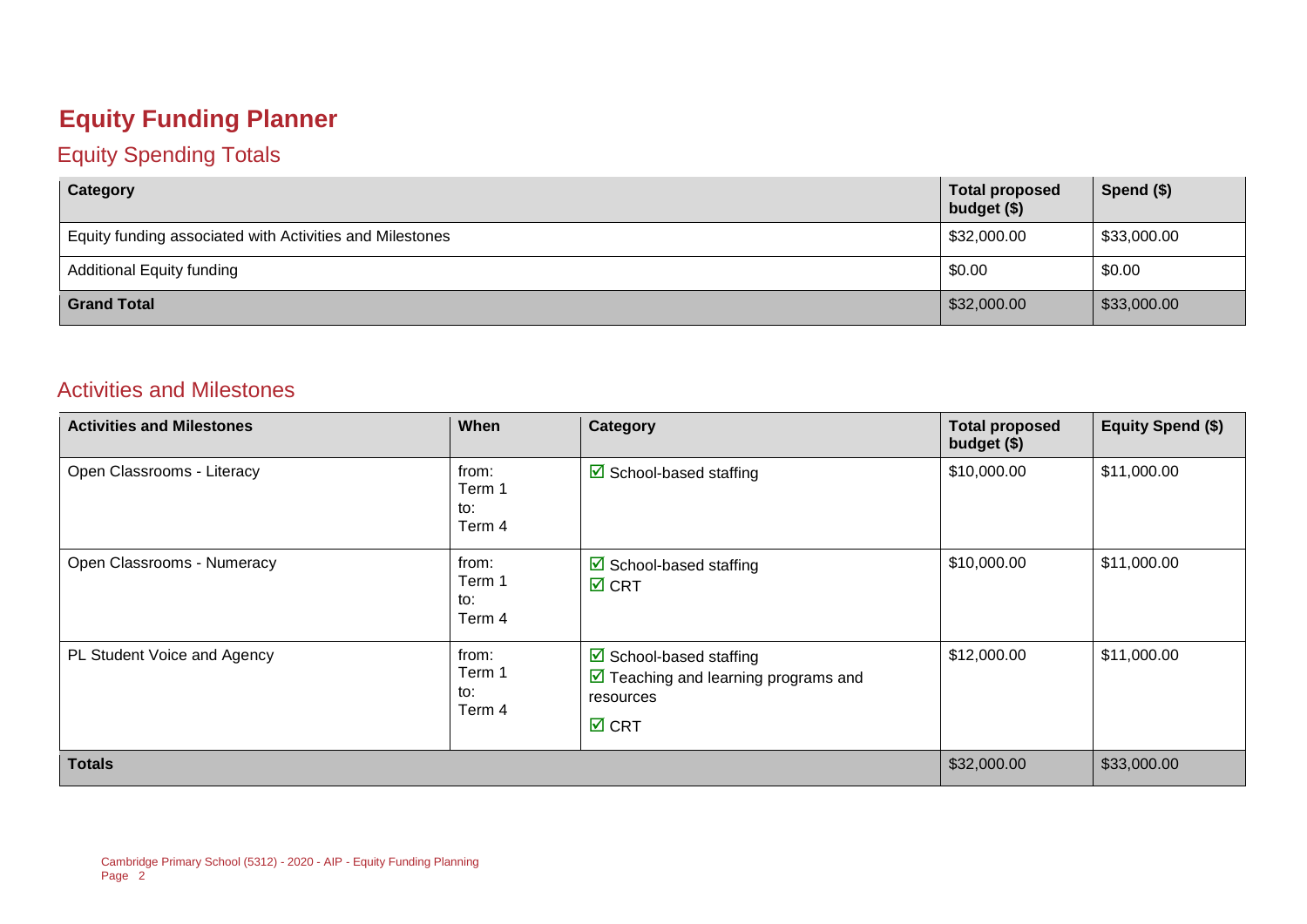#### Additional Equity spend

| Outline here any additional Equity spend for 2020 | When | Category | Total proposed<br>budget (\$) | <b>Equity Spend (\$)</b> |
|---------------------------------------------------|------|----------|-------------------------------|--------------------------|
| Totals                                            |      |          | \$0.00                        | \$0.00                   |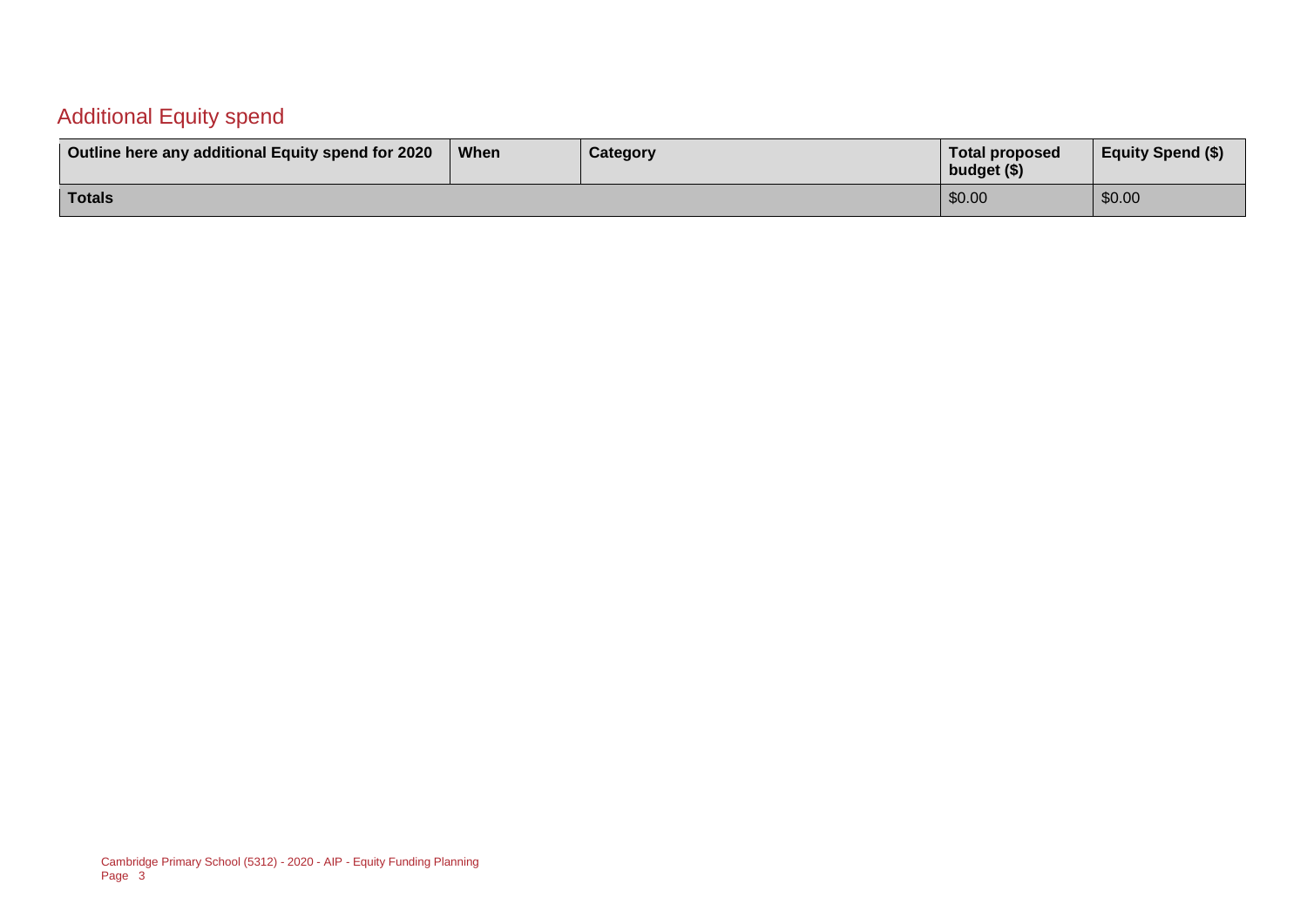# **Professional Learning and Development Plan**

| <b>Professional Learning</b><br><b>Priority</b> | Who                                                                                                                              | When                             | <b>Key Professional Learning</b><br><b>Strategies</b>                                                                                                                                       | <b>Organisational Structure</b>                                                                                                                             | <b>Expertise Accessed</b>                                                                                                                                                                                                                                                                                                                                                             | Where                           |
|-------------------------------------------------|----------------------------------------------------------------------------------------------------------------------------------|----------------------------------|---------------------------------------------------------------------------------------------------------------------------------------------------------------------------------------------|-------------------------------------------------------------------------------------------------------------------------------------------------------------|---------------------------------------------------------------------------------------------------------------------------------------------------------------------------------------------------------------------------------------------------------------------------------------------------------------------------------------------------------------------------------------|---------------------------------|
| Develop and implement<br>Learning Walks         | $\triangleright$ Leadership<br>Team                                                                                              | from:<br>Term 1<br>to:<br>Term 4 | $\overline{\mathbf{z}}$ Planning<br>$\overline{\mathbf{y}}$ Preparation<br>$\overline{\mathbf{2}}$ Collaborative<br>Inquiry/Action Research<br>team                                         | ☑ Formal School Meeting /<br><b>Internal Professional</b><br>Learning Sessions<br>$\triangledown$ PLC/PLT Meeting                                           | $\triangleright$ Leadership partners                                                                                                                                                                                                                                                                                                                                                  | $\overline{\mathbf{a}}$ On-site |
| Professional learning                           | $\triangleright$ Leadership<br>Team                                                                                              | from:<br>Term 1<br>to:<br>Term 2 | $\overline{\mathbf{M}}$ Preparation<br>$\triangledown$ Peer observation<br>including feedback and<br>reflection                                                                             | ☑ Formal School Meeting /<br><b>Internal Professional</b><br><b>Learning Sessions</b>                                                                       | $\triangleright$ Leadership partners<br>$\triangledown$ Internal staff                                                                                                                                                                                                                                                                                                                | $\overline{\mathsf{M}}$ On-site |
| PL around the inquiry cycle<br>for PLCs         | $\overline{\mathbf{M}}$ Assistant<br>Principal<br>$\overline{\mathbf{M}}$ Leading<br>Teacher(s)<br>$\overline{M}$ PLC<br>Leaders | from:<br>Term 1<br>to:<br>Term 4 | $\overline{\mathbf{Z}}$ Collaborative<br>Inquiry/Action Research<br>team<br>$\triangledown$ Peer observation<br>including feedback and<br>reflection<br>$\triangledown$ Formalised PLC/PLTs | ☑ Whole School Pupil<br>Free Day<br>$\triangledown$ Professional Practice<br>Day<br>☑ Formal School Meeting /<br>Internal Professional<br>Learning Sessions | $\triangleright$ Primary Mathematics<br>and Science specialists<br>$\triangleright$ Literacy expertise<br>$\triangleright$ PLC Initiative<br>$\overline{\mathbf{y}}$ Teaching partners<br>$\triangleright$ Leadership partners<br>$\overline{\mathbf{y}}$ Internal staff<br>$\triangleright$ Practice Principles<br>for Excellence in<br>Teaching and Learning<br>☑ Pedagogical Model | $\overline{\mathsf{M}}$ On-site |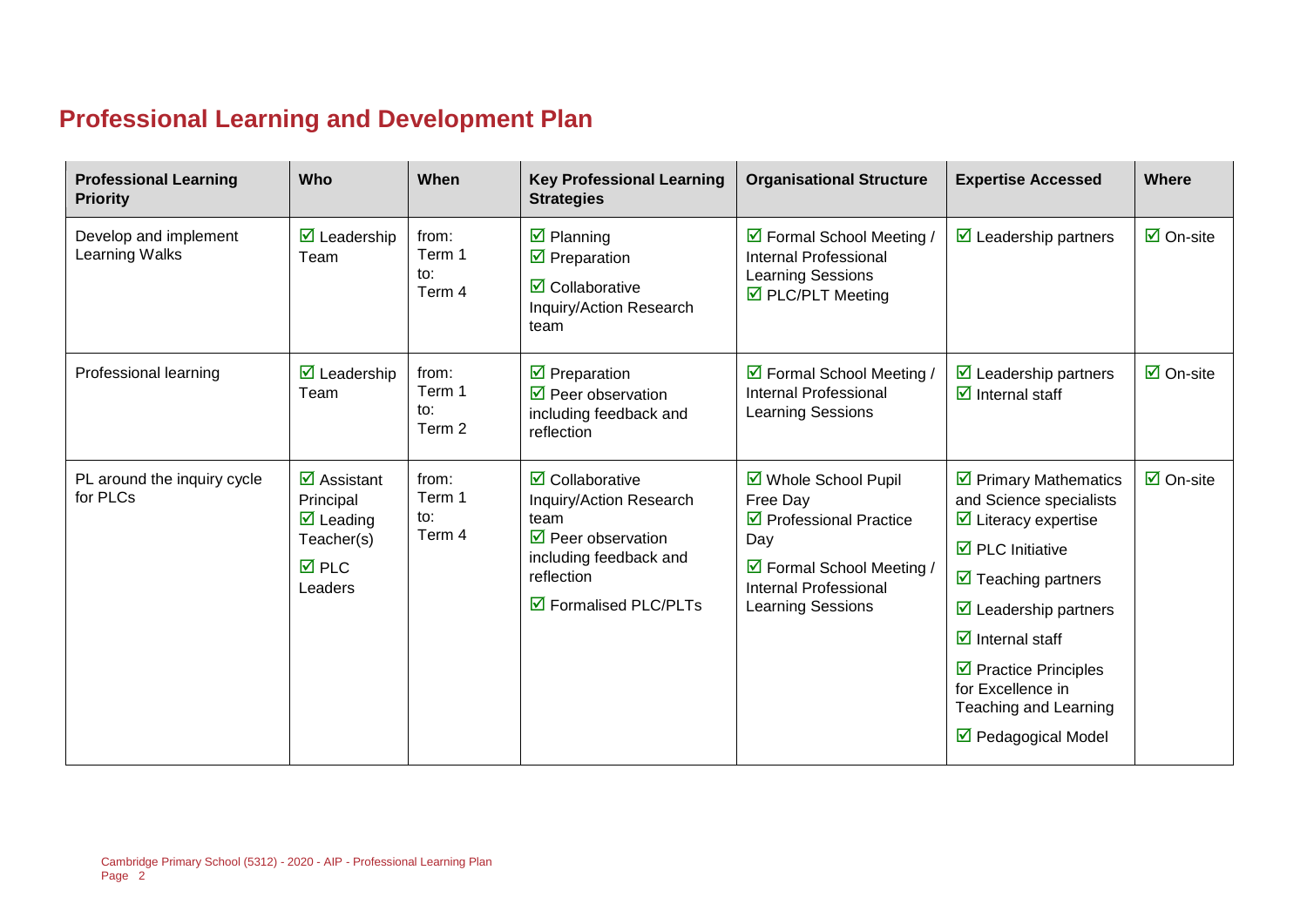|                                                      |                                                                                         |                                  |                                                                                                                                                                                       |                                                                                                                                                                           | $\overline{\mathbf{M}}$ High Impact<br><b>Teaching Strategies</b><br>(HITS)                                                                                                                                                                                           |                                 |
|------------------------------------------------------|-----------------------------------------------------------------------------------------|----------------------------------|---------------------------------------------------------------------------------------------------------------------------------------------------------------------------------------|---------------------------------------------------------------------------------------------------------------------------------------------------------------------------|-----------------------------------------------------------------------------------------------------------------------------------------------------------------------------------------------------------------------------------------------------------------------|---------------------------------|
| PL around Data Literacy                              | $\overline{\mathbf{z}}$ Assistant<br>Principal<br>$\triangledown$ Leading<br>Teacher(s) | from:<br>Term 1<br>to:<br>Term 3 | $\overline{\mathbf{y}}$ Moderated assessment<br>of student learning<br>$\overline{\mathbf{z}}$ Collaborative<br>Inquiry/Action Research<br>team<br>$\boxtimes$ Curriculum development | $\triangledown$ Professional Practice<br>Day<br>☑ Formal School Meeting /<br><b>Internal Professional</b><br><b>Learning Sessions</b><br>☑ PLC/PLT Meeting                | $\overline{\mathbf{z}}$ Internal staff<br>☑ Learning Specialist<br>$\overline{\mathbf{M}}$ Literacy Leaders<br>$\overline{\mathbf{y}}$ Numeracy leader                                                                                                                | $\overline{\Box}$ On-site       |
| PL of School Culture/Values<br>and High Expectations | $\overline{\mathbf{2}}$ Leadership<br>Team<br>$\triangleright$ Principal                | from:<br>Term 1<br>to:<br>Term 3 | $\overline{\mathbf{y}}$ Planning<br>$\triangledown$ Preparation<br>$\overline{\mathbf{z}}$ Collaborative<br>Inquiry/Action Research<br>team                                           | ☑ Whole School Pupil<br>Free Day<br>$\triangledown$ Professional Practice<br>Day<br>☑ Formal School Meeting /<br><b>Internal Professional</b><br><b>Learning Sessions</b> | $\overline{\mathbf{d}}$ Internal staff<br>$\triangleright$ Practice Principles<br>for Excellence in<br>Teaching and Learning<br>$\overline{\mathbf{M}}$ High Impact<br><b>Teaching Strategies</b><br>(HITS)<br>$\overline{\mathbf{M}}$ Student Achievement<br>Manager | $\overline{\Box}$ On-site       |
| Learning Walks                                       | $\overline{\mathbf{M}}$ Leadership<br>Team<br>$\overline{\mathbf{M}}$ Teacher(s)        | from:<br>Term 1<br>to:<br>Term 4 | $\triangledown$ Peer observation<br>including feedback and<br>reflection<br>$\triangledown$ Formalised PLC/PLTs<br>$\boxtimes$ Individualised Reflection                              | $\triangledown$ Professional Practice<br>Day<br>☑ Formal School Meeting /<br>Internal Professional<br><b>Learning Sessions</b>                                            | $\overline{\mathbf{d}}$ Internal staff                                                                                                                                                                                                                                | $\overline{\Box}$ On-site       |
| Peer Observations - feedback<br>focus                | $\overline{\mathbf{M}}$ Teacher(s)                                                      | from:<br>Term 2<br>to:<br>Term 4 | $\triangledown$ Peer observation<br>including feedback and<br>reflection<br>☑ Formalised PLC/PLTs                                                                                     | $\triangledown$ Professional Practice<br>Day                                                                                                                              | $\overline{\mathbf{d}}$ Internal staff                                                                                                                                                                                                                                | $\overline{\mathbf{a}}$ On-site |